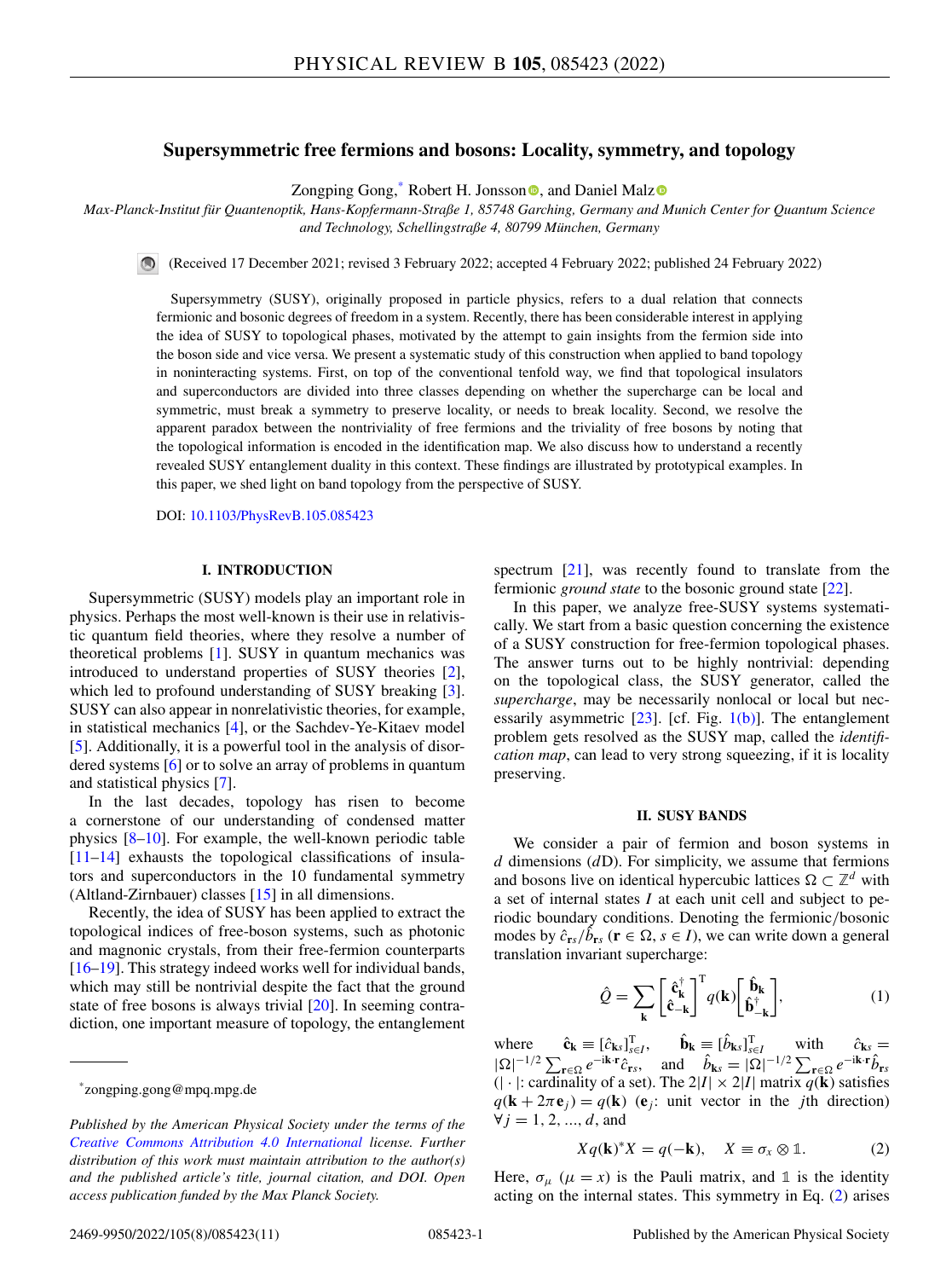<span id="page-1-0"></span>

FIG. 1. (a) A translation-invariant supercharge generates a pair of supersymmetric (SUSY) fermion and boson systems. The SUSY pair can be related to each other by the identification maps. (b) Freefermion topological phases can be categorized into three classes, depending on whether their parent supercharges (i) are necessarily nonlocal (NL), (ii) can be local but then necessarily asymmetric (LAS), or (iii) can be both local and symmetric (LS) (see Table I). (c) Entanglement-spectrum (ES) duality for two subsystems related by the identification map. For topological free-fermion phases, the subsystem on the bosonic side contains strongly squeezed modes.

from the Hermiticity of the supercharge. If the fermion-boson coupling in  $\hat{Q}$  is short ranged, i.e., decays no slower than exponentially, we know that  $q(\mathbf{k})$  is analytic in **k** and vice versa [\[24\]](#page-9-0). We will call such a supercharge *local*.

By taking the square of the supercharge in Eq.  $(1)$ , we obtain a SUSY pair of fermion and boson bands [cf. Fig. 1(a)]:

$$
\hat{H} = \hat{Q}^2 = \hat{H}_{\rm f} + \hat{H}_{\rm b},
$$
\n
$$
\hat{H}_{\rm f} = \frac{1}{2} \sum_{\mathbf{k}} \left[ \hat{\mathbf{c}}_{\mathbf{k}}^{\dagger} \right]^{\rm T} h_{\rm f}(\mathbf{k}) \left[ \hat{\mathbf{c}}_{\mathbf{k}}^{\dagger} \right],
$$
\n
$$
\hat{H}_{\rm b} = \frac{1}{2} \sum_{\mathbf{k}} \left[ \hat{\mathbf{b}}_{\mathbf{k}}^{\dagger} \right]^{\rm T} h_{\rm b}(\mathbf{k}) \left[ \hat{\mathbf{b}}_{\mathbf{k}}^{\dagger} \right],
$$
\n(3)

where the Bogoliubov–de Gennes (BdG) Hamiltonians  $h_f(\mathbf{k})$ and  $h_{b}(\mathbf{k})$  are determined by  $q(\mathbf{k})$  via

$$
h_{\mathrm{f}}(\mathbf{k}) = q(\mathbf{k}) Z q(\mathbf{k})^{\dagger}, \quad Z \equiv \sigma_{z} \otimes \mathbb{1},
$$
  
\n
$$
h_{\mathrm{b}}(\mathbf{k}) = q(\mathbf{k})^{\dagger} q(\mathbf{k}). \tag{4}
$$

The full derivation of the above results is given in Appendix [A.](#page-4-0) As an important implication of SUSY, the dynamical matrices  $h_f(\mathbf{k})$  and  $Zh_b(\mathbf{k})$  share the same spectrum  $[25]$ . This can be easily seen from the fact that the spectrum of *AB* is identical to that of *BA* for any two matrices. It is also clear that the necessary and sufficient condition for a nonzero bandgap (at zero energy) is det  $q(\mathbf{k}) \neq 0$ .

# **III. TOPOLOGICAL OBSTRUCTION FROM LOCALITY AND SYMMETRY**

To discuss band topology, we should impose the locality such that  $h_{f,b}(\mathbf{k})$  is a smooth map from  $T^d \equiv (2\pi \mathbb{R}/\mathbb{Z})^d$ (*d*D torus) to a matrix space constrained by the gap condition and symmetries. We define two Hamiltonians to be topologically equivalent if they can be smoothly interpolated within

TABLE I. Periodic table of topological insulators and superconductors [\[11–13\]](#page-9-0) and their realizability by the SUSY construction. Cell uncolored: the supercharge can be local and symmetric. Cells in dark red: the supercharge necessarily breaks the locality. Cells in light red: the supercharge, if local, necessarily breaks the symmetry. Cells in light blue: a subgroup  $2\mathbb{Z}$  out of  $\mathbb{Z}$  can be generated by local and symmetric supercharges. Otherwise, the supercharge necessarily breaks the symmetry, provided that it is local.

|             | AZ $d=0$       |                  | $\mathfrak{D}$ | 3              | 4              | 5              | 6              |                |
|-------------|----------------|------------------|----------------|----------------|----------------|----------------|----------------|----------------|
| Α           | $\mathbb Z$    | $\overline{0}$   | $\mathbb{Z}$   | 0              | $\mathbb{Z}$   | 0              | $\mathbb{Z}$   |                |
| $\rm{AIII}$ | 0              | Z                | 0              | Z              | 0              | $\mathbb Z$    | 0              | Z              |
| AI          | $\mathbb{Z}$   | $\boldsymbol{0}$ |                | 0              | $2\mathbb{Z}$  | 0              | $\mathbb{Z}_2$ | $\mathbb{Z}_2$ |
| <b>BDI</b>  | $\mathbb{Z}_2$ | Z                | 0              | 0              | 0              | $2\mathbb{Z}$  | 0              | $\mathbb{Z}_2$ |
| D           | $\mathbb{Z}_2$ | $\mathbb{Z}_2$   | $\mathbb{Z}$   | 0              | 0              | 0              | $2\mathbb{Z}$  | $\overline{0}$ |
| DIII        | 0              | $\mathbb{Z}_2$   | $\mathbb{Z}_2$ | $\mathbb{Z}$   | 0              | 0              | $\overline{0}$ | $2\mathbb{Z}$  |
| AП          | $2\mathbb{Z}$  | $\overline{0}$   | $\mathbb{Z}_2$ | $\mathbb{Z}_2$ | $\mathbb{Z}$   | 0              | 0              | $\Omega$       |
| $\rm CII$   | 0              | $2\mathbb{Z}$    | 0              | $\mathbb{Z}_2$ | $\mathbb{Z}_2$ | 7              | 0              | 0              |
| C           | 0              | $\boldsymbol{0}$ | $2\mathbb{Z}$  | $\overline{0}$ | $\mathbb{Z}_2$ | $\mathbb{Z}_2$ | $\mathbb{Z}$   | 0              |
| CI          | 0              | 0                | 0              | $2\mathbb{Z}$  | $\overline{0}$ | $\mathbb{Z}_2$ | $\mathbb{Z}_2$ | $\mathbb Z$    |

the map space, possibly with the assistance of some auxiliary bands  $[10]$ .

As pointed out in Ref.  $[20]$ ,  $h_b(\mathbf{k})$  is always trivial when requiring a gap at zero energy in the dynamical matrix. This can be seen from the fact that it can always be smoothly deformed into the identity via a linear interpolation, which preserves any additional symmetries. This result is consistent with the triviality of short-range correlated bosonic Gaussian states  $[26]$ . Moreover,  $h_b(\mathbf{k})$  can always be generated by a local and symmetric supercharge with  $q(\mathbf{k}) = \sqrt{h_b(\mathbf{k})}$ .

On the other hand,  $h_f(\mathbf{k})$  can be nontrivial. Remarkably, if we assume that the supercharge is local and has a symmetry, we will find that not all topological fermion bands can be generated. In fact, the SUSY construction can only cover disentanglable topological phases, which can be transformed into trivial product states [\[27\]](#page-10-0) by some unitary Gaussian operations that preserve locality and symmetries. To see this, we perform the polar decomposition of  $q(\mathbf{k})$  in Eq. [\(1\)](#page-0-0):  $q(\mathbf{k}) =$  $u(\mathbf{k})|q(\mathbf{k})|$ , where  $|q(\mathbf{k})| \equiv \sqrt{q(\mathbf{k})^{\dagger}q(\mathbf{k})}$  is Hermitian and positive definite and  $u(\mathbf{k}) = q(\mathbf{k})|q(\mathbf{k})|^{-1}$  is unitary. Without breaking locality, symmetries, or closing the gap,  $q(\mathbf{k})$  can be smoothly unitarized into  $u(\mathbf{k})$  via  $(1 - \lambda)q(\mathbf{k}) + \lambda u(\mathbf{k})$  $(\lambda \in [0, 1])$ . Note that  $u(\mathbf{k})Zu(\mathbf{k})^{\dagger}$  generated by the unitarized supercharge is a disentanglable Hamiltonian [\[26\]](#page-10-0).

A broader class of topological phases can be created if we loosen the constraints on the supercharge. If we do not require the supercharge to obey the same symmetries as the phase but still impose the locality, then those phases that become disentanglable upon removing the symmetries can be generated. All the symmetry-protected topological phases that become trivial in the absence of symmetries can arise from a local supercharge since trivial states are in the same phase as product states and they are connected by some trivial Gaussian operations [\[26\]](#page-10-0). We summarize the results for all the tenfold fundamental symmetry classes in Table I. While the full derivation is a bit involved (see Appendixes  $\overline{B}$  $\overline{B}$  $\overline{B}$  and  $\overline{C}$ ), simple explanations are available in specific cases. For example, two-dimensional (2D) Chern insulators (in class A) cannot be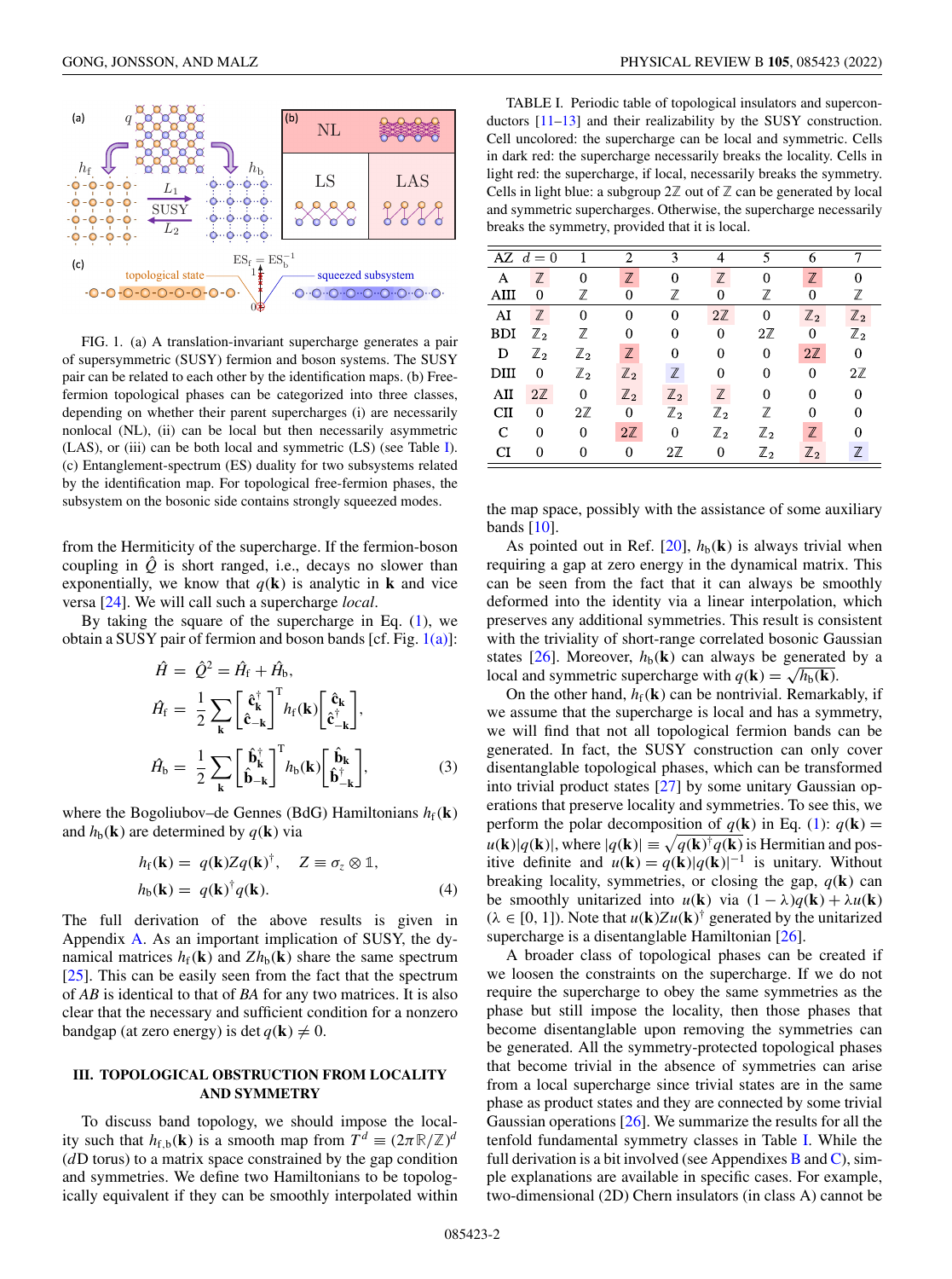<span id="page-2-0"></span>generated by local supercharges since the Wannier functions cannot be exponentially localized [\[28\]](#page-10-0).

Forgoing locality as well, one can obtain all topological phases from the SUSY construction. Given an arbitrary  $h_f(\mathbf{k})$ , the corresponding supercharge can be chosen as  $q(\mathbf{k}) =$  $V(\mathbf{k})[\sigma_0 \otimes \Lambda_+(\mathbf{k})^{1/2}]$ , where  $V(\mathbf{k}) = XV(-\mathbf{k})^*X$  and diagonal matrix  $\Lambda_+(\mathbf{k}) > 0$  are determined from  $h_f(\mathbf{k}) =$  $V(\mathbf{k})[\sigma_z \otimes \Lambda_+(\mathbf{k})]V(\mathbf{k})^{\dagger}$ . Note that, while  $\Lambda_+(\mathbf{k})$  is always continuous in  $\mathbf{k}$ ,  $V(\mathbf{k})$  may not be continuous.

# **IV. IDENTIFICATION MAP AND ENTANGLEMENT DUALITY**

The supercharge induces a pair of identification maps which, in a canonical way, identify fermionic subsystems with bosonic subsystems and vice versa. Subsystems identified in this way were recently shown to obey an entanglement duality [\[22\]](#page-9-0) which, in the following, we review briefly and investigate in the context of translation invariant systems.

The identification maps are most easily defined in terms of their action on the eigenmodes of the system. Let  $\hat{\mathbf{f}}_{\mathbf{k}} = [\hat{f}_{\mathbf{k}1}, \hat{f}_{\mathbf{k}2}, ..., \hat{f}_{\mathbf{k}|I|}]$  and  $\tilde{\phi}_{\mathbf{k}} = [\hat{\phi}_{\mathbf{k}1}, \hat{\phi}_{\mathbf{k}2}, ..., \hat{\phi}_{\mathbf{k}|I|}]$  be such that they diagonalize the Hamiltonians in Eq. [\(3\)](#page-1-0), i.e.,  $\hat{H}_{\text{f}} = \frac{1}{2} \sum_{\mathbf{k}} \sum_{\alpha=1}^{[I]} \epsilon_{\mathbf{k}\alpha} (\hat{f}_{\mathbf{k}\alpha}^{\dagger} \hat{f}_{\mathbf{k}\alpha} + \hat{f}_{-\mathbf{k}\alpha} \hat{f}_{-\mathbf{k}\alpha}^{\dagger})$  and  $\hat{H}_{\text{b}} =$  $\frac{1}{2} \sum_{\mathbf{k}} \sum_{\alpha=1}^{|I|} \epsilon_{\mathbf{k}\alpha} (\hat{\phi}_{\mathbf{k}\alpha}^{\dagger} \hat{\phi}_{\mathbf{k}\alpha} + \hat{\phi}_{-\mathbf{k}\alpha} \hat{\phi}_{-\mathbf{k}\alpha}^{\dagger})$ . Then the identification maps identify bosonic and fermionic eigenmodes with identical excitation energies. Specifically, the first map acts as  $\mathcal{L}_1(\hat{\mathbf{f}}_k) = \hat{\phi}_k$ , and the second acts as  $\mathcal{L}_2(\hat{\phi}_k) = -i\hat{\mathbf{f}}_k$ . In the original basis, the action of the identification map is given by

$$
\mathcal{L}_1 \left( \begin{bmatrix} \hat{\mathbf{c}}_{\mathbf{k}} \\ \hat{\mathbf{c}}_{-\mathbf{k}}^{\dagger} \end{bmatrix} \right) = L_1(\mathbf{k}) \begin{bmatrix} \hat{\mathbf{b}}_{\mathbf{k}} \\ \hat{\mathbf{b}}_{-\mathbf{k}}^{\dagger} \end{bmatrix},
$$

$$
\mathcal{L}_2 \left( \begin{bmatrix} \hat{\mathbf{b}}_{\mathbf{k}} \\ \hat{\mathbf{b}}_{-\mathbf{k}}^{\dagger} \end{bmatrix} \right) = L_2(\mathbf{k}) \begin{bmatrix} \hat{\mathbf{c}}_{\mathbf{k}} \\ \hat{\mathbf{c}}_{-\mathbf{k}}^{\dagger} \end{bmatrix},
$$
(5)

with the matrices

$$
L_1(\mathbf{k}) = |h_f(\mathbf{k})|^{-1/2} q(\mathbf{k}),
$$
  
\n
$$
L_2(\mathbf{k}) = -iZq(\mathbf{k})^{\dagger} |h_f(\mathbf{k})|^{-1/2}.
$$
\n(6)

Hence, if the fermion-boson coupling is short ranged, i.e.,  $q(\mathbf{k})$  is analytic, so are  $L_1(\mathbf{k})$  and  $L_2(\mathbf{k})$ . Therefore, for a shortrange supercharge  $\hat{Q}$ , both  $\mathcal{L}_1$  and  $\mathcal{L}_2$  are locality-preserving mappings between the fermionic and bosonic lattices.

The identification maps preserve the expectation value of the commutator and anticommutator of linear operators, i.e., for arbitrary fermionic linear operators  $\hat{f}_1$ ,  $\hat{f}_2$ :

$$
\langle \Psi_{\rm f} | [\hat{f}_1, \hat{f}_2] | \Psi_{\rm f} \rangle = \langle \Psi_{\rm b} | [\mathcal{L}_1(\hat{f}_1), \mathcal{L}_1(\hat{f}_2)] | \Psi_{\rm b} \rangle, \qquad (7)
$$

and accordingly for the anticommutator and for  $\mathcal{L}_2$ . Also, the identification maps fully encode the ground state of the Hamiltonians in Eq. [\(1\)](#page-0-0). This is because their compositions yield the linear complex structures  $\mathcal{J}_f = \mathcal{L}_2 \circ \mathcal{L}_1$  of the fermionic ground state  $|\Psi_f\rangle$  and  $\mathcal{J}_b = \mathcal{L}_1 \circ \mathcal{L}_2$  of the bosonic ground state  $|\Psi_{b}\rangle$  [\[22](#page-9-0)[,29,30\]](#page-10-0). The linear complex structures relate the expectation values of anticommutators and commutators in the ground states as  $\langle \Psi_b | \{\hat{\phi}_1, \hat{\phi}_2\} | \Psi_b \rangle =$  $[\hat{\phi}_1, \mathcal{J}_p(\hat{\phi}_2)]$  for any bosonic linear operators  $\hat{\phi}_1, \hat{\phi}_2$  and  $\langle \Psi_f | [\hat{f}_1, \hat{f}_2] | \Psi_f \rangle = -\{\hat{f}_1, \mathcal{J}_f(\hat{f}_2)\}\$ for any fermionic linear operators  $f_1, f_2$ .

The linear complex structures also encode the entanglement content of the ground states. To this end, consider subsystems consisting of a single fermionic/bosonic mode  $\hat{c}/\hat{b}$ . If the reduced state of a mode is pure, i.e., if the mode is in a product state with the complement of its ground state  $|\Psi_{f/b}\rangle$ , then the restriction of  $\mathcal{J}_{f/b}$  to the linear space spanned by  $\hat{c}/\hat{b}$  and  $\hat{c}^{\dagger}/\hat{b}^{\dagger}$  has eigenvalues  $\pm i$  [\[31\]](#page-10-0). However, if the reduced state is mixed, i.e., the mode is entangled with the complement, then the restriction of  $\mathcal{J}_{f/b}$  to the subsystem has eigenvalues  $\pm i\lambda_{f/b}$  with  $\lambda_f \in [0, 1)$ ,  $\lambda_b \in$ (1, ∞). The von Neumann entropy of the mode is then *s*( $λ$ <sub>f/b</sub>) with  $s(x) = \frac{1+x}{2} |\log(\frac{1+x}{2})| - \frac{|1-x|}{2} \log(\frac{|1-x|}{2})$ . For fermions,  $\lambda_f \rightarrow 0$  signals maximal entanglement of  $s_f \rightarrow \log 2$ , and for bosons,  $\lambda_f \rightarrow 0$  signals diverging entanglement  $s_b \rightarrow \infty$ . Since  $|\Psi_{f/b}\rangle$  is Gaussian, subsystems consisting of several modes can be decomposed in terms of the normal modes of the subsystems, and then the above applies mode by mode [\[22](#page-9-0)[,29,30\]](#page-10-0).

The entanglement duality [\[22\]](#page-9-0) asserts that, if a fermionic and a bosonic subsystem are related by an identification map, e.g.,  $\mathcal{L}_1(\hat{c}) = \hat{b}$  or  $\mathcal{L}_2(\hat{b}) = \hat{c}$ , then the eigenvalues of the restricted complex linear structures are inverses of each other:

$$
\lambda_{\rm f} = \frac{1}{\lambda_{\rm b}}.\tag{8}
$$

This means that, on the one hand, modes in pure states are mapped to modes in pure states, and on the other hand, highly entangled modes are mapped to highly entangled modes.

If the fermion system is topological, the reduced state on some region of the lattice is known to contain some (almost) maximally entangled modes [\[21\]](#page-9-0). For such modes, the eigenvalue  $\lambda_f$  approaches zero, and its entanglement entropy approaches log 2. On the bosonic side, such a system is mapped to a subsystem with divergent values of  $\lambda_b$  and thus a divergent entanglement entropy. However, because the identification maps preserve locality, the real-space profile does not change much under the mapping from the fermionic to the bosonic lattice. Hence, the divergent entanglement in the dual bosonic mode necessarily is due to high squeezing. In fact, this can be seen by considering a highly entangled fermionic mode operator  $\hat{c}'$ , i.e., with  $\langle \Psi_f | [\hat{c}', \hat{c}'^{\dagger}] | \Psi_f \rangle =$  $\epsilon \ll 1$ . Through  $\mathcal{L}_1$ , this mode is identified with the bosonic  $\epsilon \ll 1$ . Through  $L_1$ , this mode is defined with the bosonic mode defined by  $\hat{b}' = \mathcal{L}(\hat{c}')/\sqrt{\epsilon}$ . The rescaling with  $\sqrt{\epsilon}$ , which is necessary due to Eq. (7) to obtain a proper bosonic normalization, causes the coefficients in the expansion of  $\hat{b}^{\prime}$  to diverge as  $\epsilon \to 0$ .

### **V. EXAMPLES**

As a canonical example, we consider the one-dimensional (1D) Kitaev chain [\[32\]](#page-10-0) under periodic boundary conditions:

$$
h_{\rm f}(k) = -2t \sin k\sigma_{\rm y} + (\mu + 2t \cos k)\sigma_{\rm z}.
$$
 (9)

Following the construction given in the Appendices  $\bf{B}$  $\bf{B}$  $\bf{B}$  and [D,](#page-8-0) one finds that this Hamiltonian is generated by the supercharge  $q(k) = \sqrt{\epsilon_k}V(k)$  with  $\epsilon_k = \sqrt{\mu^2 + 4t^2 + 4t\mu \cos k}$ and  $V(k) = (\sigma_0 + \sigma_x)/2 + (\mu + 2te^{ik})(\sigma_0 - \sigma_x)/(2\epsilon_k)$ . This supercharge generates the bosonic Hamiltonian with  $h_b(k) =$  $\epsilon_k \sigma_0$ , which in contrast to the Kitaev chain is particle-number conserving and thus has a trivial ground state.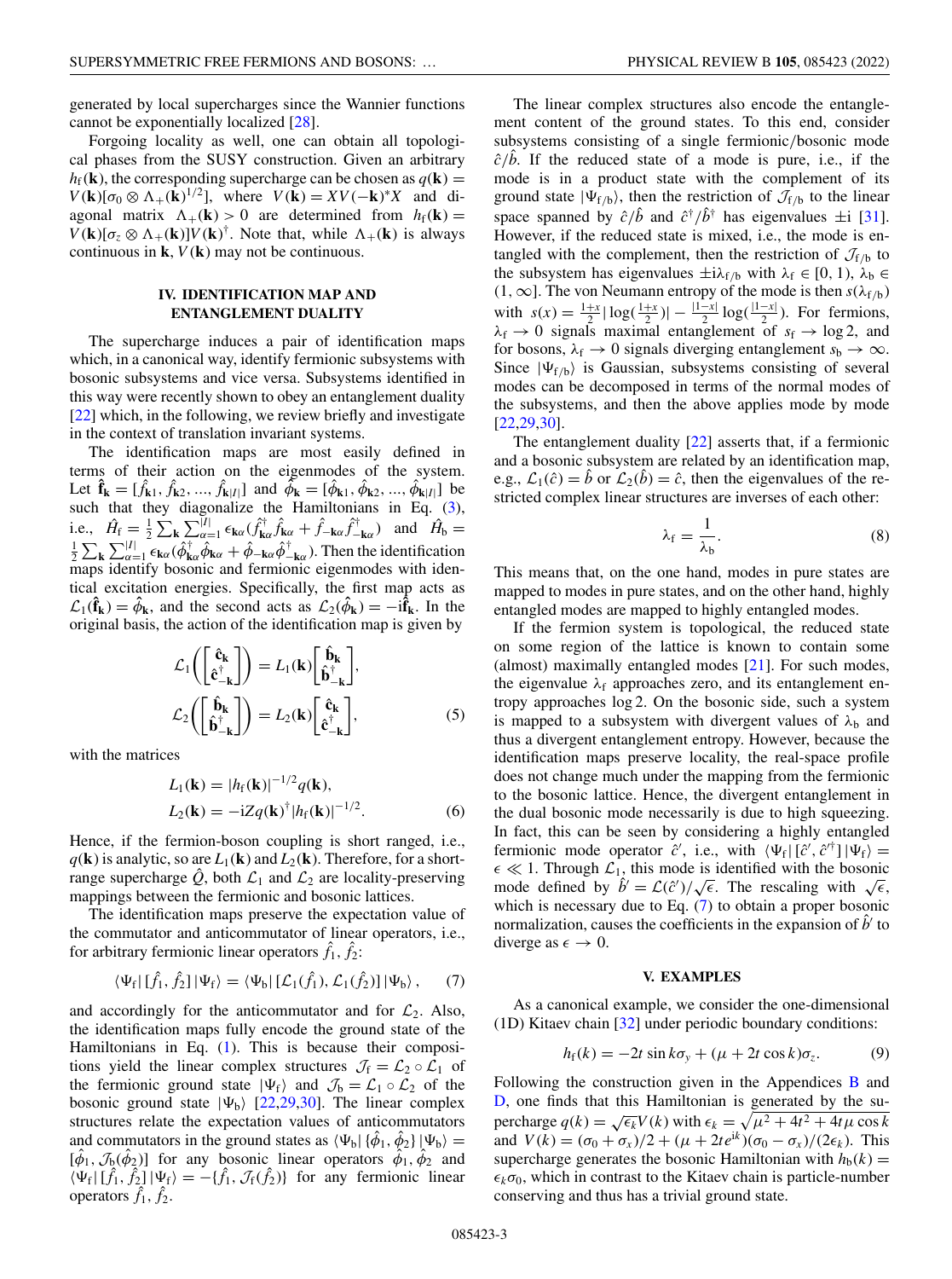<span id="page-3-0"></span>

FIG. 2. Real-space profiles of the diagonal (blue) and offdiagonal (green) components in the supercharge for (a) the Kitaev chain in Eq. [\(9\)](#page-2-0) with  $\mu = 1$ ,  $t = 0.7$  (system size: 400) and (b) the two-dimensional (2D) chiral superconductor  $(10)$  with  $m = 1$  [direction: **r**  $\propto$  (1, 1), system size: 400 × 400]. In (a), both components decay exponentially. In (b), the diagonal/off-diagonal decays algebraically as  $|\mathbf{r}|^{-2}/|\mathbf{r}|^{-3}$ . Here,  $q_{\mathbf{r}} = |\Omega|^{-1} \sum_{\mathbf{k}} q(\mathbf{k}) e^{i\mathbf{k} \cdot \mathbf{r}}$  and  $S = \pm s$  $(s \in I)$ , where  $\pm$  arises from the creation or annihilation half of the basis [cf. Eq.  $(1)$ ].

Both the supercharge [cf. Fig.  $2(a)$ ] and the bosonic Hamiltonian are short range. However, whereas both  $H<sub>f</sub>$ and  $\hat{H}_b$  are mirror symmetric, the supercharge is not. This asymmetry shows most clearly in the flat band case  $\mu = 0$ , where the fermionic eigenmodes are formed by pairing Majorana modes on adjacent sides  $\hat{f}_j = (\hat{c}_j + \hat{c}_{j+1} + \hat{c}_j^{\dagger} - \hat{c}_{j+1}^{\dagger})/2$ . Note that  $\mathcal{L}_1(\hat{f}_i) = \hat{b}_i$ , implying that the bosonic operator on the *j*th site is identified with a fermionic mode residing equally on the *j*th and  $(j + 1)$ th sites, thus breaking mirror symmetry.

This asymmetry persists in the topological phase of the Kitaev chain also for nonzero values of  $\mu$ . Figure 3 demonstrates this by showing the localization of the fermionic entanglement edge mode in a subsystem and that of the bosonic dual mode. The figure also conveys that the dual bosonic mode is highly squeezed. This behavior is also related to the very different scaling of the entanglement entropy of fermionic subsystems and their bosonic dual subsystems, also given in Fig. 3. On the fermion side, the entanglement entropy approaches a finite value as the subsystem size *l* increases. Meanwhile, as *l* increases, the minimal  $\lambda_f$  decays exponentially. Due to the duality in Eq. [\(8\)](#page-2-0), this leads to dual bosonic eigenvalue which is increasing exponentially, thus leading to a scaling of  $O(l)$  of the entanglement entropy on the boson side.

We turn to consider a 2D chiral superconductor (class D), which is also described by a two-band BdG Hamiltonian:

$$
h_{\rm f}(\mathbf{k}) = \sin k_x \sigma_x + \sin k_y \sigma_y + (m - \cos k_x - \cos k_y) \sigma_z. (10)
$$

For  $0 < |m| < 2$ , the system is in a topological phase characterized by a nontrivial Chern number [\[33\]](#page-10-0). According to the previous general analysis, such a topological phase cannot be generated by a local supercharge. Nevertheless, we can still construct a nonlocal supercharge whose diagonal (hopping)/off-diagonal (pairing) component follows a power law decay  $|\mathbf{r}|^{-2}/|\mathbf{r}|^{-3}$  [cf. Fig. 2(b)]. These algebraic tails arise from the nonanalyticity of  $q(\mathbf{k})$  at specific points in the Brillouin zone (see Appendix  $\overline{B}$  1). It might be interesting to ask whether the supercharge could be more localized than  $|\mathbf{r}|^{-2}$  decay.



FIG. 3. Entanglement in the fermionic one-dimensional (1D) Kitaev chain in Eq. [\(9\)](#page-2-0) with  $\mu = 1$  and  $t = 0.7$  (system size: 60) and its supersymmetric (SUSY) bosonic dual. (a) Entanglement entropy for fermionic subsystems of varying length *l* and for their dual bosonic subsystems. (b) Profile of a topological fermionic entanglement edge mode  $\hat{c}' = \sum_i \alpha_i^f \hat{c}_i + \beta_i^f \hat{c}_i^{\dagger}$  carrying almost maximal entanglement. This mode is symmetrically localized at both edges of the subsystem (shaded region). (c) Profile of the dual bosonic mode  $\mathcal{L}_1(\hat{c}') = \sum_i \alpha_i^b \hat{c}_i + \beta_i^b \hat{c}_i^{\dagger}$ . In contrast to the fermionic mode, it is not mirror symmetric, and counterintuitively, at the left edge, it is localized outside the shaded region. (Note that  $\mathcal{L}_1(\hat{c}')$  is not a normalized bosonic ladder operator, but  $[\mathcal{L}_1(\hat{c}'), \mathcal{L}_1(\hat{c}')^{\dagger}] \approx 1.78 \times 10^{-4}$ ; hence, after normalizing the operator, we obtain a highly squeezed bosonic mode.)

As a final example, we mention that all the time-reversalsymmetric topological insulators (class AII), both in 2D and three dimensions (3D), can be generated by local time-reversal-symmetric supercharges that break the  $U(1)$ symmetry (see Appendix [B 3\)](#page-7-0).

### **VI. DISCUSSIONS**

*Strictly* local systems, whose coupling ranges are finite, constitute an important subclass of short-range systems. All the examples of  $\hat{H}_f$  above fall into this category. It is natural to ask whether the supercharge can also be chosen to be strictly local for them. While we do not have a complete answer, we can show this is possible at least for classes BDI, CII, and AIII in any dimension (see Appendix  $\overline{B}$  2). This is to be contrasted to zero-length correlated topological phases, i.e., those with strictly local (compactly supported) Wannier functions, which do not exist in  $d \ge 2D$  for all the fundamental symmetry classes [\[34\]](#page-10-0).

A remarkable observation in the numerical demonstration is the spatial asymmetry in the identification map for the Kitaev chain, which is mirror symmetric. In fact, the identification map or equivalently the supercharge can never be mirror symmetric under the locality constraint. The most convenient way to see this is to forget the time-reversal symmetry (TRS) and regard the Kitaev chain as a nontrivial phase in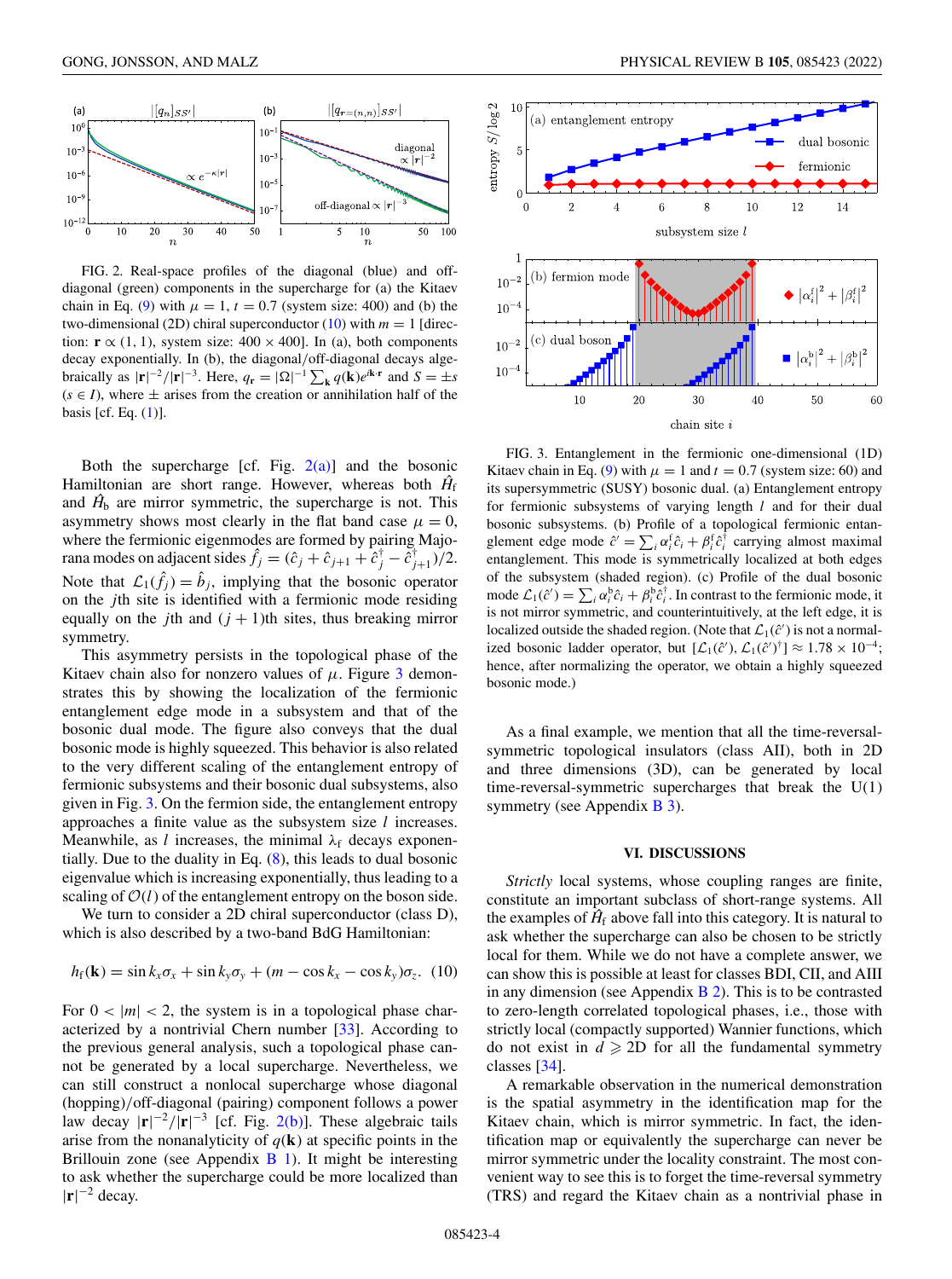<span id="page-4-0"></span>class D, which is classified by  $\mathbb{Z}_2$  in 1D. This  $\mathbb{Z}_2$  index is determined by the parity of the winding number of  $q(k)$ . Provided that the supercharge is mirror symmetric, its winding number will be enforced to be even and thus cannot generate a nontrivial Kitaev chain. It would be interesting to explore the topological constraints of additional symmetries in a more general setting.

Finally, we note that the exemplified boson Hamiltonians respect U(1) particle-number symmetry, although the corresponding fermion Hamiltonians and supercharges do not. In fact, given a general local supercharge, we can always gauge transform it in a locality-preserving manner such that  $h_f(\mathbf{k})$  $[h_b(\mathbf{k})]$  remains invariant, while  $h_b(\mathbf{k})$  [ $h_f(\mathbf{k})$ ] becomes particle conserving (see Appendix [D\)](#page-8-0). This result implies that all the fermion topological phases can be mapped into the boson vacuum, the ground state of an arbitrary  $U(1)$  symmetric boson Hamiltonian.

### **VII. SUMMARY AND OUTLOOK**

We have examined the role of topology in the SUSY construction of quadratic fermion and boson Hamiltonians. We have found that not all the topological fermion bands can be generated by local and symmetric supercharges. We have also clarified that the boson bands are always trivial, and the topological information is encoded in the SUSY map. The apparent inconsistency with the entanglement duality can be resolved by noting that the bosonic subsystem could be highly squeezed.

In this paper, we raise many open problems for future studies. On top of those in the Discussion part, it would be interesting to see whether and how the SUSY construction can be extended to unstable and metastable [\[35,36\]](#page-10-0) bosonic systems. Probably the supercharge and the fermion Hamiltonian should be non-Hermitian  $[24,37]$  $[24,37]$ . It might also be interesting to consider the generalization to a full open-system setting (described by Lindbladians) and to systems in the continuum rather than lattices.

#### **ACKNOWLEDGMENTS**

We thank Ignacio Cirac and Krishanu Roychowdhury for helpful discussions. Z.G. is supported by the Max-Planck-Harvard Research Center for Quantum Optics (MPHQ). R.H.J. gratefully acknowledges support by the Wenner-Gren Foundations. D.M. acknowledges funding from ERC Advanced Grant No. QUENOCOBA under the EU Horizon 2020 program (Grant Agreement No. 742102).

# **APPENDIX A: DERIVATION OF THE SUSY HAMILTONIANS**

#### **1. Supercharge**

We start by explaining why a translation-invariant supercharge takes the form of Eq.  $(1)$ . In the most general case, a supercharge for *N* pairs of fermion and boson modes, denoted as  $c_j$  and  $b_j$  ( $j = 1, 2, ..., N$ ), respectively, can be written as

$$
\hat{Q} = \begin{bmatrix} \hat{\mathbf{c}}^{\dagger} \\ \hat{\mathbf{c}} \end{bmatrix}^{\mathrm{T}} \begin{bmatrix} U^* & T^* \\ T & U \end{bmatrix} \begin{bmatrix} \hat{\mathbf{b}} \\ \hat{\mathbf{b}}^{\dagger} \end{bmatrix}, \tag{A1}
$$

where  $\hat{\bf{c}} = [\hat{c}_1, \hat{c}_2, ..., \hat{c}_N]^T$ ,  $\hat{\bf{b}} = [\hat{b}_1, \hat{b}_2, ..., \hat{b}_N]^T$ , and *U* and *T* are two arbitrary  $N \times N$  matrices.

Let us then consider the specific situation in the main text, i.e., both of the fermions and bosons live on a *d*D lattice  $\Omega \subset \mathbb{Z}^d$  with a set of internal states *I* at each unit cell. In this case, we have  $N = |\Omega||I|$ , and the fermion/boson modes are denoted as  $c_{rs}/b_{rs}$  ( $\mathbf{r} \in \Omega$ ,  $s \in I$ ). Imposing periodic boundary conditions and translation invariance on the supercharge in Eq. (A1), we have  $T_{rs, r's'} = T_{r-r', ss'}$  and  $U_{rs, r's'} = U_{r-r', ss'}$ and can define their Fourier transformations as  $[T_k]_{ss'} =$ and can define their Fourier transformations as  $[T_{k}]_{ss'} = \sum_{\delta \mathbf{r} \in \Omega} T_{\delta \mathbf{r},ss'} e^{-i\mathbf{k}\cdot\delta \mathbf{r}}$  and  $[U_{k}]_{ss'} = \sum_{\delta \mathbf{r} \in \Omega} U_{\delta \mathbf{r},ss'} e^{-i\mathbf{k}\cdot\delta \mathbf{r}}$ , which are both  $|I| \times |I|$  matrices. In terms of the momentum basis, we can decompose Eq. (A1) as  $\hat{Q} = \sum_{\mathbf{k}} \hat{Q}_{\mathbf{k}}$ , where

$$
\hat{Q}_{\mathbf{k}} = \begin{bmatrix} \hat{\mathbf{c}}_{\mathbf{k}}^{\dagger} \\ \hat{\mathbf{c}}_{-\mathbf{k}} \end{bmatrix}^{\mathrm{T}} \begin{bmatrix} U_{-\mathbf{k}}^{*} & T_{-\mathbf{k}}^{*} \\ T_{\mathbf{k}} & U_{\mathbf{k}} \end{bmatrix} \begin{bmatrix} \hat{\mathbf{b}}_{\mathbf{k}} \\ \hat{\mathbf{b}}_{-\mathbf{k}}^{\dagger} \end{bmatrix} . \tag{A2}
$$

The  $2|I| \times 2|I|$  matrix in Eq. (A2) turns out to be the general form of  $q(\mathbf{k})$  constrained by Eq. [\(2\)](#page-0-0). One can also check that

$$
\hat{Q}_{\mathbf{k}}^{\dagger} = \hat{Q}_{-\mathbf{k}}, \quad \{\hat{Q}_{\mathbf{k}}, \hat{Q}_{\mathbf{k}'}\} = 0, \quad \forall \mathbf{k} \neq -\mathbf{k}'. \tag{A3}
$$

#### **2. BdG Hamiltonians**

To simplify the calculations, we can express the SUSY Hamiltonian as an anticommutator:

$$
\hat{H} = \hat{Q}^2 = \frac{1}{2} \{\hat{Q}, \hat{Q}\}.
$$
 (A4)

Using Eq.  $(A3)$ , we can decompose the SUSY Hamiltonian as  $\hat{H} = \sum_{\mathbf{k}} \hat{H}_{\mathbf{k}}$ , where

$$
\hat{H}_{\mathbf{k}} = \frac{1}{2} \{ \hat{Q}_{\mathbf{k}}, \hat{Q}_{-\mathbf{k}} \} = \frac{1}{2} \{ \hat{Q}_{\mathbf{k}}, \hat{Q}_{\mathbf{k}}^{\dagger} \}. \tag{A5}
$$

Noting that

$$
\hat{Q}_{\mathbf{k}} = \hat{r}_{\mathbf{k}} + \hat{r}_{-\mathbf{k}}^{\dagger}, \quad \hat{r}_{\mathbf{k}} = \hat{\mathbf{c}}_{\mathbf{k}}^{\dagger} (U_{-\mathbf{k}}^{*} \hat{\mathbf{b}}_{\mathbf{k}} + T_{-\mathbf{k}}^{*} \hat{\mathbf{b}}_{-\mathbf{k}}^{\dagger}), \tag{A6}
$$

we can express  $H_k$  explicitly as

$$
\hat{H}_{\mathbf{k}} = \frac{1}{2} [\{\hat{r}_{\mathbf{k}}, \hat{r}_{-\mathbf{k}}\} + \{\hat{r}_{\mathbf{k}}, \hat{r}_{\mathbf{k}}^{\dagger}\} + \{\hat{r}_{\mathbf{k}}^{\dagger}, \hat{r}_{-\mathbf{k}}^{\dagger}\} + \{\hat{r}_{-\mathbf{k}}, \hat{r}_{-\mathbf{k}}^{\dagger}\}].
$$
 (A7)

Hence, it suffices to calculate  $\{\hat{r}_k, \hat{r}_{-k}\}\$  and  $\{\hat{r}_k, \hat{r}_k^{\dagger}\}\$  since we can then obtain  $\{\hat{r}_k^{\dagger}, \hat{r}_{-k}^{\dagger}\}\$  and  $\{\hat{r}_{-k}, \hat{r}_{-k}^{\dagger}\}\$  by taking the Hermitian conjugate or replacing **k** by −**k**, respectively.

The result of  $\{\hat{r}_k, \hat{r}_{-k}\}\$  turns out to be

$$
\{\hat{r}_{k}, \hat{r}_{-k}\} = [\hat{c}_{k}^{\dagger}]^{T} (U_{-k}^{*} T_{k}^{\dagger} - T_{-k}^{*} U_{k}^{\dagger}) \hat{c}_{-k}^{\dagger}, \tag{A8}
$$

from which we know

$$
\{\hat{r}_{\mathbf{k}}^{\dagger},\hat{r}_{-\mathbf{k}}^{\dagger}\}=\hat{\mathbf{c}}_{-\mathbf{k}}^{\mathrm{T}}\big(T_{\mathbf{k}}U_{-\mathbf{k}}^{\mathrm{T}}-U_{\mathbf{k}}T_{-\mathbf{k}}^{\mathrm{T}}\big)\hat{\mathbf{c}}_{\mathbf{k}}.\tag{A9}
$$

The result of  $\{\hat{r}_k, \hat{r}_k^{\dagger}\}\)$  turns out to be

$$
\{\hat{r}_{k}, \hat{r}_{k}^{\dagger}\} = [\hat{\mathbf{b}}_{k}^{\dagger}]^{T} U_{-k}^{T} U_{-k}^{*} \hat{\mathbf{b}}_{k} + \hat{\mathbf{b}}_{-k}^{T} T_{-k}^{T} T_{-k}^{*} \hat{\mathbf{b}}_{-k}^{\dagger} \n+ \hat{\mathbf{b}}_{-k}^{T} T_{-k}^{T} U_{-k}^{*} \hat{\mathbf{b}}_{k} + [\hat{\mathbf{b}}_{k}^{\dagger}]^{T} U_{-k}^{T} T_{-k}^{*} \hat{\mathbf{b}}_{-k}^{\dagger} \n+ [\hat{\mathbf{c}}_{k}^{\dagger}]^{T} (U_{-k}^{*} U_{-k}^{T} - T_{-k}^{*} T_{-k}^{T}) \hat{\mathbf{c}}_{k}, \tag{A10}
$$

from which we know

$$
\{\hat{r}_{-\mathbf{k}}, \hat{r}_{-\mathbf{k}}^{\dagger}\} = \hat{\mathbf{b}}_{-\mathbf{k}}^{T} U_{\mathbf{k}}^{\dagger} U_{\mathbf{k}} \hat{\mathbf{b}}_{-\mathbf{k}}^{\dagger} + [\hat{\mathbf{b}}_{\mathbf{k}}^{\dagger}]^{T} T_{\mathbf{k}}^{\dagger} T_{\mathbf{k}} \hat{\mathbf{b}}_{\mathbf{k}} \n+ \hat{\mathbf{b}}_{-\mathbf{k}}^{T} U_{\mathbf{k}}^{\dagger} T_{\mathbf{k}} \hat{\mathbf{b}}_{\mathbf{k}} + [\mathbf{b}_{\mathbf{k}}^{\dagger}]^{T} T_{\mathbf{k}}^{\dagger} U_{\mathbf{k}} \mathbf{b}_{-\mathbf{k}}^{\dagger} \n+ \hat{\mathbf{c}}_{-\mathbf{k}}^{T} (T_{\mathbf{k}} T_{\mathbf{k}}^{\dagger} - U_{\mathbf{k}} U_{\mathbf{k}}^{\dagger}) \hat{\mathbf{c}}_{-\mathbf{k}}^{\dagger}.
$$
\n(A11)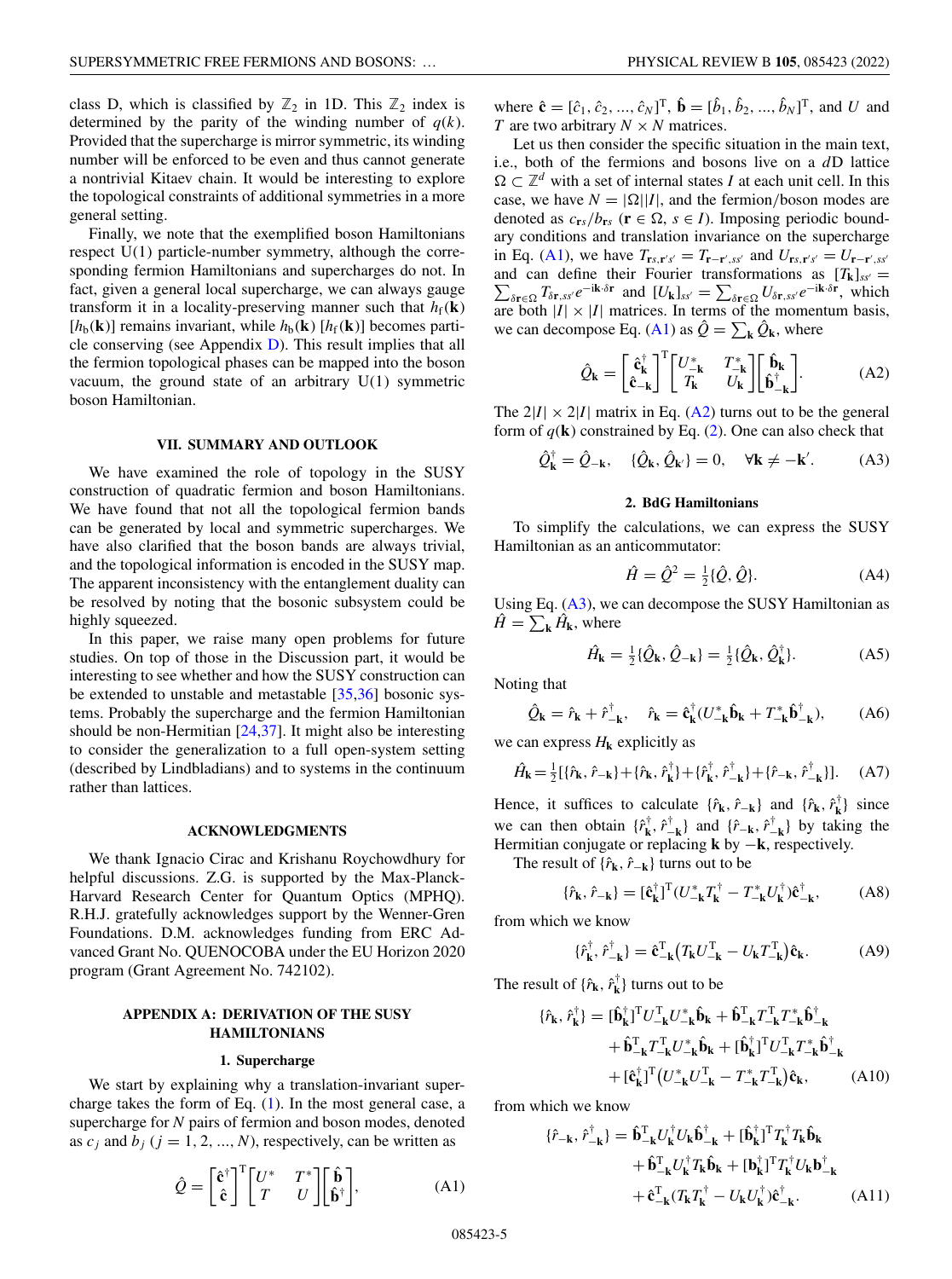<span id="page-5-0"></span>Combining all the results above, we end up with

$$
\hat{H}_{\mathbf{k}}^{\mathbf{f}} = \frac{1}{2} \begin{bmatrix} \hat{\mathbf{c}}_{\mathbf{k}}^{\dagger} \\ \hat{\mathbf{c}}_{-\mathbf{k}} \end{bmatrix}^{\mathrm{T}} h_{\mathbf{f}}(\mathbf{k}) \begin{bmatrix} \hat{\mathbf{c}}_{\mathbf{k}} \\ \hat{\mathbf{c}}_{-\mathbf{k}}^{\dagger} \end{bmatrix}, \nh_{\mathbf{f}}(\mathbf{k}) = \begin{bmatrix} U_{-\mathbf{k}}^{*} U_{-\mathbf{k}}^{\mathrm{T}} - T_{-\mathbf{k}}^{*} T_{-\mathbf{k}}^{\mathrm{T}} & U_{-\mathbf{k}}^{*} T_{\mathbf{k}}^{\dagger} - T_{-\mathbf{k}}^{*} U_{\mathbf{k}}^{\dagger} \\ T_{\mathbf{k}} U_{-\mathbf{k}}^{\mathrm{T}} - U_{\mathbf{k}} T_{-\mathbf{k}}^{\mathrm{T}} & T_{\mathbf{k}} T_{\mathbf{k}}^{\dagger} - U_{\mathbf{k}} U_{\mathbf{k}}^{\dagger} \end{bmatrix}, \quad \text{(A12)}
$$

and

$$
\hat{H}_{\mathbf{k}}^{b} = \frac{1}{2} \begin{bmatrix} \hat{\mathbf{b}}_{\mathbf{k}}^{\dagger} \\ \hat{\mathbf{b}}_{-\mathbf{k}} \end{bmatrix}^{T} h_{b}(\mathbf{k}) \begin{bmatrix} \hat{\mathbf{b}}_{\mathbf{k}} \\ \hat{\mathbf{b}}_{-\mathbf{k}}^{\dagger} \end{bmatrix}, \nh_{b}(\mathbf{k}) = \begin{bmatrix} U_{-\mathbf{k}}^{T} U_{-\mathbf{k}}^{*} + T_{\mathbf{k}}^{\dagger} T_{\mathbf{k}} & U_{-\mathbf{k}}^{T} T_{-\mathbf{k}}^{*} + T_{\mathbf{k}}^{\dagger} U_{\mathbf{k}} \\ T_{-\mathbf{k}}^{T} U_{-\mathbf{k}}^{*} + U_{\mathbf{k}}^{\dagger} T_{\mathbf{k}} & T_{-\mathbf{k}}^{T} T_{-\mathbf{k}}^{*} + U_{\mathbf{k}}^{\dagger} U_{\mathbf{k}} \end{bmatrix}.
$$
\n(A13)

With the matrix in Eq.  $(A2)$  denoted as  $q(\mathbf{k})$ , one can check that Eqs.  $(A12)$  and  $(A13)$  are nothing but Eq.  $(4)$ .

### **APPENDIX B: CONSTRUCTING SUPERCHARGES OUT OF FERMION HAMILTONIANS**

#### **1. General construction**

We introduce a general and simple way to extract the supercharge and construct the SUSY boson band for a given gapped fermion BdG Hamiltonian  $h_f(\mathbf{k})$ , although this construction may not guarantee the locality.

Having in mind that  $h_f(\mathbf{k})$  is gapped and respects the particle-hole symmetry [PHS; i.e.,  $Xh_f(\mathbf{k})^*X = -h_f(-\mathbf{k})$ ], we know that there should be exactly  $n = |I|$  positive eigenenergy  $\epsilon_{\mathbf{k}\alpha} > 0$  for each **k**. We can thus identify the corresponding normalized eigenstates:

$$
h_{\rm f}(\mathbf{k})u_{\mathbf{k}\alpha} = \epsilon_{\mathbf{k}\alpha}u_{\mathbf{k}\alpha}, \quad \alpha = 1, 2, ..., n.
$$
 (B1)

By again using the PHS, we have

$$
Xh_{\mathrm{f}}(-\mathbf{k})^*u_{-\mathbf{k}\alpha}^* = -h_{\mathrm{f}}(\mathbf{k})Xu_{-\mathbf{k}\alpha}^* = \epsilon_{-\mathbf{k}\alpha}Xu_{-\mathbf{k}\alpha}^*,\qquad(B2)
$$

implying that  $Xu_{-\mathbf{k}\alpha}^*$  is also an eigenstate but with a negative eigenenergy  $-\epsilon_{-\mathbf{k}\alpha}$ . Obviously,  $\{u_{\mathbf{k}\alpha}, Xu_{-\mathbf{k}\alpha}^*\}_{\alpha=1}^n$  form the complete eigenbasis of  $h_f(\mathbf{k})$ , indicating the following spectral decomposition (diagonalization):

$$
h_{\mathbf{f}}(\mathbf{k})V(\mathbf{k}) = V(\mathbf{k})\Lambda(\mathbf{k}),
$$
  
\n
$$
V(\mathbf{k}) = \begin{bmatrix} \uparrow & \cdots & \uparrow & \uparrow & \cdots & \uparrow \\ u_{\mathbf{k}1} & \cdots & u_{\mathbf{k}n} & Xu_{-\mathbf{k}1}^* & \cdots & Xu_{-\mathbf{k}n}^* \\ \downarrow & \cdots & \downarrow & \downarrow & \cdots & \downarrow & \downarrow \end{bmatrix},
$$
  
\n
$$
\Lambda(\mathbf{k}) = \text{diag}[\epsilon_{\mathbf{k}1} \cdots \epsilon_{\mathbf{k}n} - \epsilon_{-\mathbf{k}1} \cdots -\epsilon_{-\mathbf{k}n}].
$$
  
\n(B3)

Such a choice of the eigenbasis has appeared in Ref. [\[14\]](#page-9-0) [cf. Eq. (5.2)] and plays an important role in calculating PHS-protected topological invariants. The privilege of this eigenbasis is rooted in the following symmetry property:

$$
XV(\mathbf{k})^*X = V(-\mathbf{k}),
$$
  
\n
$$
X|\Lambda(\mathbf{k})|X = |\Lambda(-\mathbf{k})|,
$$
  
\n
$$
|\Lambda(\mathbf{k})| = Z\Lambda(\mathbf{k}).
$$
 (B4)

Accordingly, we can choose  $q(\mathbf{k})$  to be

$$
q(\mathbf{k}) = V(\mathbf{k})|\Lambda(\mathbf{k})|^{1/2},
$$
 (B5)

such that Eq. [\(2\)](#page-0-0) is fulfilled. For a general two-band BdG Hamiltonian  $h_f(\mathbf{k}) = \sum_{\mu=x,y,z} d_{\mu}(\mathbf{k}) \sigma_{\mu}$ , one can check that a valid choice reads

$$
q = \frac{1}{\sqrt{2}} \begin{pmatrix} e^{-i\phi} \sqrt{|\mathbf{d}| + d_z} & \sqrt{|\mathbf{d}| - d_z} \\ \sqrt{|\mathbf{d}| - d_z} & -e^{i\phi} \sqrt{|\mathbf{d}| + d_z} \end{pmatrix},
$$
 (B6)

where variable **k** is dropped for simplicity,  $|\mathbf{d}| =$  $\sqrt{d_x^2 + d_y^2 + d_z^2}$ ,  $e^{i\phi} = (d_x + id_y)/\sqrt{d_x^2 + d_y^2}$ , and  $d_\mu(\mathbf{k})$ 's are real and satisfy  $d_{x,y}(-\mathbf{k}) = -d_{x,y}(\mathbf{k}), d_z(-\mathbf{k}) = d_z(\mathbf{k})$ . Note that the (nonlocal) supercharge for the chiral superconductor in the main text follows this construction. For this example, one can check that  $e^{i\phi}$  is not well defined at the high-symmetry points  $\Gamma = (0, 0), (0, π), (\pi, 0)$ , and  $(π, π)$ , while  $\sqrt{|\mathbf{d}| \pm d_z}$ is well defined but may exhibit a linear singularity ∼|**k** − | nearby. After the Fourier transform, these singularities are turned into the algebraic tails of the supercharge in real space, as shown in Fig. [2\(b\).](#page-3-0) Similar phenomena have been observed for the parent Hamiltonians of chiral Gaussian fermionic projected entangled pair states [\[38\]](#page-10-0).

Remarkably, the corresponding boson BdG Hamiltonian of Eq. (B5) is diagonalized:

$$
h_{\mathbf{b}}(\mathbf{k}) = q(\mathbf{k})^{\dagger} q(\mathbf{k}) = |\Lambda(\mathbf{k})|.
$$
 (B7)

This Hamiltonian is always local and conserves the particle number. One can also easily write down the identification maps:

$$
L_1(\mathbf{k}) = V(\mathbf{k}), \quad L_2(\mathbf{k}) = ZV(\mathbf{k})^{\dagger}, \tag{B8}
$$

which are both unitary.

While the above general construction may not be local, we can construct a local supercharge from another local one for a different Hamiltonian, provided that the Hamiltonian is in the same (in the homotopy sense) topological phase as the target one. To see this, we consider  $h_f(\mathbf{k};0)$  and  $h_f(\mathbf{k};1)$ , which can be smoothly interpolated by  $h_f(\mathbf{k}; \lambda)$  ( $\lambda \in [0, 1]$ ). Suppose that  $h_f(\mathbf{k};0)$  can be generated by a local supercharge  $q_0(\mathbf{k})$ . Then we can construct  $q_1(\mathbf{k}) = v_1(\mathbf{k})q_0(\mathbf{k})$  that generates  $h_f(\mathbf{k}; 1)$ , where  $v_1(\mathbf{k})$  is obtained by solving

$$
\partial_{\lambda} v_{\lambda}(\mathbf{k}) = \frac{1}{2} [\partial_{\lambda} h_{\rm f}(\mathbf{k}; \lambda)] h_{\rm f}(\mathbf{k}; \lambda)^{-1} v_{\lambda}(\mathbf{k}), \quad (B9)
$$

starting from  $v_0(\mathbf{k}) = 1$ . Note that  $v_1(\mathbf{k})$  is analytic in **k** and satisfies the intrinsic symmetry  $Xv_1(\mathbf{k})^*X = v_1(-\mathbf{k})$ . According to Eq.  $(B9)$ , this construction is also compatible with any additional symmetries.

# **2. Strictly local and symmetric constructions for chiral symmetry classes**

In the previous subsection, we introduced a way to construct  $q(\mathbf{k})$  out of  $h_f(\mathbf{k})$ . Provided that  $q(\mathbf{k})$  turns out to be local, it generally exhibits exponential tails even for strictly local  $h_f(\mathbf{k})$ . Here, we show that, for strictly local Hamiltonians in the chiral symmetry classes AIII, BDI, and CII, which are known to be fully disentanglable [\[26\]](#page-10-0), we can always construct strictly local and symmetric supercharges in any dimension, no matter whether  $h_f(\mathbf{k})$  is topological.

Let us start from class BDI, which respects a spinless TRS alone:

$$
q(\mathbf{k})^* = q(-\mathbf{k}), \quad h_f(\mathbf{k})^* = h_f(-\mathbf{k}). \tag{B10}
$$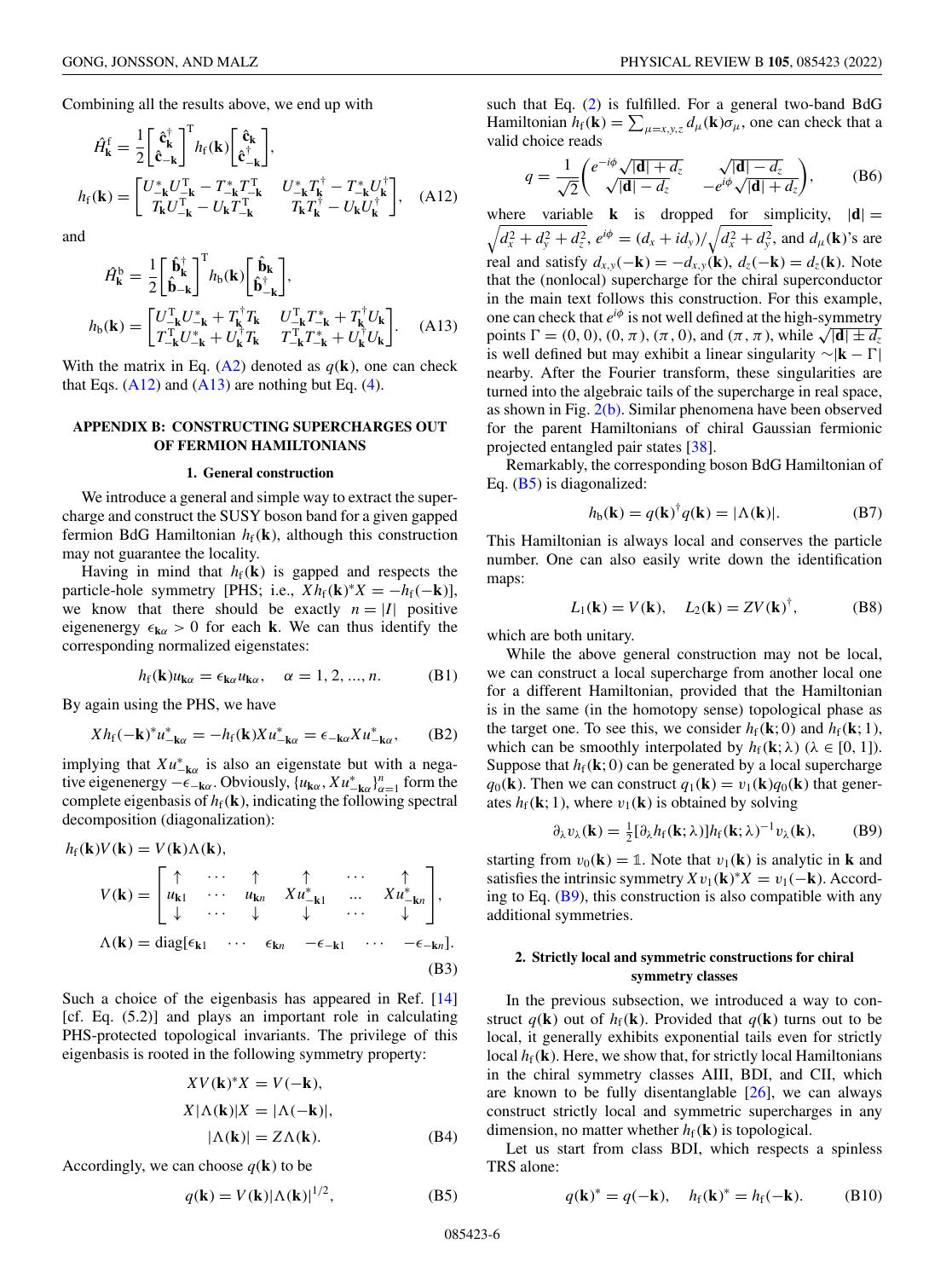<span id="page-6-0"></span>The general form of the supercharge is given by

$$
q(\mathbf{k}) = \frac{\sigma_0 + \sigma_x}{2} \otimes q_+(\mathbf{k}) + \frac{\sigma_0 - \sigma_x}{2} \otimes q_-(\mathbf{k}), \qquad (B11)
$$

where  $q_{\pm}(\mathbf{k})^* = q_{\pm}(-\mathbf{k})$ , and that of the Hamiltonian reads

$$
h_{\rm f}(\mathbf{k}) = \sigma_{\rm y} \otimes h_{\rm y}(\mathbf{k}) + \sigma_{\rm z} \otimes h_{\rm z}(\mathbf{k}), \tag{B12}
$$

where  $h_{y,z}(\mathbf{k})^{\dagger} = h_{y,z}(\mathbf{k}), h_{y}(\mathbf{k})^* = -h_{y}(-\mathbf{k}), \text{ and } h_{z}(\mathbf{k})^* =$ *hz*(−**k**). The supercharge in Eq. (B11) generates the following Hamiltonian:

$$
q(\mathbf{k})Zq(\mathbf{k}) = \sigma_y \otimes \frac{q_+(\mathbf{k})q_-(\mathbf{k})^{\dagger} - q_-(\mathbf{k})q_+(\mathbf{k})^{\dagger}}{2i}
$$

$$
+ \sigma_z \otimes \frac{q_+(\mathbf{k})q_-(\mathbf{k})^{\dagger} + q_-(\mathbf{k})q_+(\mathbf{k})^{\dagger}}{2}.
$$
(B13)

To make the above equation the target Hamiltonian in Eq. (B12), we should require

$$
q_{+}(\mathbf{k})q_{-}(\mathbf{k})^{\dagger} - q_{-}(\mathbf{k})q_{+}(\mathbf{k})^{\dagger} = 2ih_{y}(\mathbf{k}),
$$
  
\n
$$
q_{+}(\mathbf{k})q_{-}(\mathbf{k})^{\dagger} + q_{-}(\mathbf{k})q_{+}(\mathbf{k})^{\dagger} = 2h_{z}(\mathbf{k}),
$$
 (B14)

which admits the following symmetry-preserving (spinless TRS) and strictly local solution:

$$
q_+(\mathbf{k}) = \mathbb{1}, \quad q_-(\mathbf{k}) = h_z(\mathbf{k}) - ih_y(\mathbf{k}). \tag{B15}
$$

The strict locality follows from the fact that the entries of  $q(\mathbf{k})$ are linear combinations of those of  $h_f(\mathbf{k})$ , which is strictly local by assumption.

We move on to class AIII, which respects a spin- $\frac{1}{2}$  TRS:

$$
(\sigma_0 \otimes \sigma_y \otimes \tilde{\mathbb{1}})q(\mathbf{k})^*(\sigma_0 \otimes \sigma_y \otimes \tilde{\mathbb{1}}) = q(-\mathbf{k}),
$$
  

$$
(\sigma_0 \otimes \sigma_y \otimes \tilde{\mathbb{1}})h_f(\mathbf{k})^*(\sigma_0 \otimes \sigma_y \otimes \tilde{\mathbb{1}}) = h_f(-\mathbf{k}), \quad (B16)
$$

as well as a U(1) spin-rotation symmetry along the *z* axis:

$$
[\sigma_z \otimes \sigma_z \otimes \tilde{\mathbb{1}}, q(\mathbf{k})] = [\sigma_z \otimes \sigma_z \otimes \tilde{\mathbb{1}}, h_f(\mathbf{k})] = 0. \quad (B17)
$$

The general form of the supercharge is given by

$$
q(\mathbf{k}) = \begin{bmatrix} q_1(\mathbf{k}) & 0 & 0 & q_2(\mathbf{k}) \\ 0 & q_1(-\mathbf{k})^* & -q_2(-\mathbf{k})^* & 0 \\ 0 & q_2(-\mathbf{k})^* & q_1(-\mathbf{k})^* & 0 \\ -q_2(\mathbf{k}) & 0 & 0 & q_1(\mathbf{k}) \end{bmatrix},
$$
(B18)

where  $q_1(\mathbf{k})$  and  $q_2(\mathbf{k})$  are arbitrary (if det  $q(\mathbf{k}) \neq 0$ ), and that of the Hamiltonian reads

$$
h_{\rm f}(\mathbf{k}) = \begin{bmatrix} h_1(\mathbf{k}) & 0 & 0 & -h_2(\mathbf{k}) \\ 0 & h_1(-\mathbf{k})^* & h_2(-\mathbf{k})^* & 0 \\ 0 & h_2(-\mathbf{k})^* & -h_1(-\mathbf{k})^* & 0 \\ -h_2(\mathbf{k}) & 0 & 0 & -h_1(\mathbf{k}) \end{bmatrix},
$$
\n(B19)

where  $h_{1,2}(\mathbf{k})^{\dagger} = h_{1,2}(\mathbf{k})$ . The supercharge in Eq. (B18) generates the following Hamiltonian:

$$
q(\mathbf{k})Zq(\mathbf{k})^{\dagger} = \begin{bmatrix} (q_1q_1^{\dagger} - q_2q_2^{\dagger})(\mathbf{k}) & 0 & 0 & -(q_1q_2^{\dagger} + q_2q_1^{\dagger})(\mathbf{k}) \\ 0 & (q_1^*q_1^{\dagger} - q_2^*q_2^{\dagger})(-\mathbf{k}) & (q_1^*q_2^{\dagger} + q_2^*q_1^{\dagger})(-\mathbf{k}) & 0 \\ 0 & (q_1^*q_2^{\dagger} + q_2^*q_1^{\dagger})(-\mathbf{k}) & (q_2^*q_2^{\dagger} - q_1^*q_1^{\dagger})(-\mathbf{k}) & 0 \\ -(q_1q_2^{\dagger} + q_2q_1^{\dagger})(\mathbf{k}) & 0 & 0 & (q_2q_2^{\dagger} - q_1q_1^{\dagger})(\mathbf{k}) \end{bmatrix}.
$$
 (B20)

To make the above equation equal to the target Hamiltonian in Eq.  $(B19)$ , we should require

$$
q_1(\mathbf{k})q_1(\mathbf{k})^{\dagger} - q_2(\mathbf{k})q_2^{\dagger}(\mathbf{k}) = h_1(\mathbf{k}),
$$
  

$$
q_1(\mathbf{k})q_2(\mathbf{k})^{\dagger} + q_2(\mathbf{k})q_1(\mathbf{k})^{\dagger} = h_2(\mathbf{k}),
$$
 (B21)

which admits the following strictly local solution:

$$
q_1(\mathbf{k}) = \frac{1}{2} [h_1(\mathbf{k}) - ih_2(\mathbf{k}) + \mathbb{1}],
$$
  
\n
$$
q_2(\mathbf{k}) = \frac{i}{2} [h_1(\mathbf{k}) - ih_2(\mathbf{k}) - \mathbb{1}].
$$
 (B22)

Finally, let us consider class CII. Ordering the internal degrees of freedom as Majorana, other, and spin, the constraint of spin- $\frac{1}{2}$  TRS is given by

$$
(\sigma_0 \otimes \sigma_0 \otimes \sigma_y \otimes \tilde{\mathbb{1}})q(\mathbf{k})^*(\sigma_0 \otimes \sigma_0 \otimes \sigma_y \otimes \tilde{\mathbb{1}})
$$
  
=  $q(-\mathbf{k}),$   

$$
(\sigma_0 \otimes \sigma_0 \otimes \sigma_y \otimes \tilde{\mathbb{1}})h_f(\mathbf{k})^*(\sigma_0 \otimes \sigma_0 \otimes \sigma_y \otimes \tilde{\mathbb{1}})
$$
  
=  $h_f(-\mathbf{k}),$  (B23)

while that of the nonspin SU(2) symmetry reads

$$
[\sigma_z \otimes \sigma_x \otimes \sigma_0 \otimes \tilde{\mathbb{1}}, q(\mathbf{k})]
$$
  
=  $[\sigma_z \otimes \sigma_z \otimes \sigma_0 \otimes \tilde{\mathbb{1}}, q(\mathbf{k})] = 0,$   
 $[\sigma_z \otimes \sigma_x \otimes \sigma_0 \otimes \tilde{\mathbb{1}}, h_f(\mathbf{k})]$   
=  $[\sigma_z \otimes \sigma_z \otimes \sigma_0 \otimes \tilde{\mathbb{1}}, h_f(\mathbf{k})] = 0.$  (B24)

The general form of the supercharge is thus given by

$$
q(\mathbf{k}) = \begin{bmatrix} \sigma_0 \otimes \tilde{a}(\mathbf{k}) & \sigma_y \otimes \tilde{b}(\mathbf{k}) \\ \sigma_y \otimes \tilde{b}(-\mathbf{k})^* & -\sigma_0 \otimes \tilde{a}(-\mathbf{k})^* \end{bmatrix},
$$
 (B25)

where

$$
(\sigma_y \otimes \tilde{\mathbb{1}})\tilde{a}(\mathbf{k})^*(\sigma_y \otimes \tilde{\mathbb{1}}) = \tilde{a}(-\mathbf{k}),
$$
  
\n
$$
(\sigma_y \otimes \tilde{\mathbb{1}})\tilde{b}(\mathbf{k})^*(\sigma_y \otimes \tilde{\mathbb{1}}) = -\tilde{b}(-\mathbf{k}),
$$
 (B26)

and that of the Hamiltonian reads

$$
h_{\rm f}(\mathbf{k}) = \begin{bmatrix} \sigma_0 \otimes \tilde{A}(\mathbf{k}) & \sigma_y \otimes \tilde{B}(\mathbf{k}) \\ \sigma_y \otimes \tilde{B}(-\mathbf{k})^* & -\sigma_0 \otimes \tilde{A}(-\mathbf{k})^* \end{bmatrix},
$$
(B27)

085423-7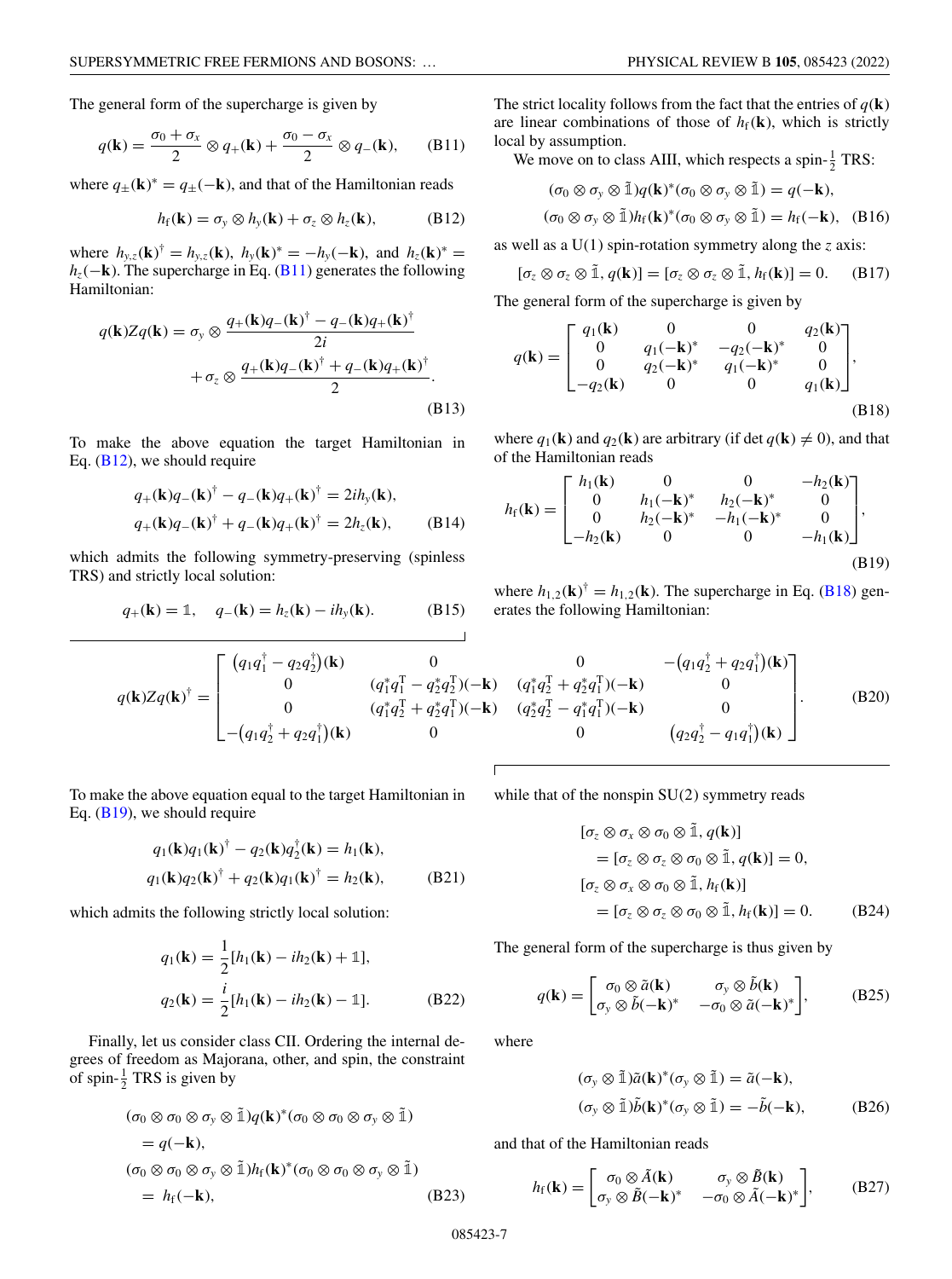<span id="page-7-0"></span>where  $A(\mathbf{k}) = A(\mathbf{k})^{\dagger}$ ,  $(\sigma_y \otimes \tilde{\mathbb{1}})A(\mathbf{k})^*(\sigma_y \otimes \tilde{\mathbb{1}}) = A(-\mathbf{k})$  and  $B(\mathbf{k})^* = B(-\mathbf{k}), (\sigma_y \otimes \tilde{\mathbb{1}})B(\mathbf{k})^*(\sigma_y \otimes \tilde{\mathbb{1}}) = -B(-\mathbf{k}).$  The supercharge in Eq. [\(B25\)](#page-6-0) generates the following Hamiltonian:

$$
q(\mathbf{k})Zq(\mathbf{k})^{\dagger} = \sigma_0 \otimes [\tilde{a}(\mathbf{k})\tilde{a}(\mathbf{k})^{\dagger} - \tilde{b}(\mathbf{k})\tilde{b}(\mathbf{k})^{\dagger}]
$$
  
 
$$
\times \sigma_y \otimes [\tilde{a}(\mathbf{k})\tilde{b}(-\mathbf{k})^{\mathrm{T}} + \tilde{b}(\mathbf{k})\tilde{a}(-\mathbf{k})^{\mathrm{T}}]
$$
  
 
$$
\times \sigma_y \otimes [\tilde{b}(-\mathbf{k})^* \tilde{a}(\mathbf{k})^{\dagger} + \tilde{a}(-\mathbf{k})^* \tilde{b}(\mathbf{k})^{\dagger}]
$$
  
 
$$
\times \sigma_0 \otimes [\tilde{b}(\mathbf{k})^* \tilde{b}(\mathbf{k})^{\mathrm{T}} - \tilde{a}(\mathbf{k})^* \tilde{a}(\mathbf{k})^{\mathrm{T}}]. \quad (B28)
$$

To make the above equation equal to the target Hamiltonian in Eq. [\(B27\)](#page-6-0), we should require

$$
\tilde{a}(\mathbf{k})\tilde{a}(\mathbf{k})^{\dagger} - \tilde{b}(\mathbf{k})\tilde{b}(\mathbf{k})^{\dagger} = \tilde{A}(\mathbf{k}),
$$
  

$$
\tilde{a}(\mathbf{k})\tilde{b}(-\mathbf{k})^{\mathrm{T}} + \tilde{b}(\mathbf{k})\tilde{a}(-\mathbf{k})^{\mathrm{T}} = \tilde{B}(\mathbf{k}),
$$
 (B29)

which admits the following symmetry-preserving (spin- $\frac{1}{2}$ ) TRS) and strictly local solution:

$$
\tilde{a}(\mathbf{k}) = \frac{1}{2} [\tilde{A}(\mathbf{k}) + \tilde{B}(\mathbf{k}) (\sigma_y \otimes \tilde{\mathbb{1}}) + \mathbb{1}],
$$
  
\n
$$
\tilde{b}(\mathbf{k}) = \frac{1}{2} [\tilde{A}(\mathbf{k}) (\sigma_y \otimes \tilde{\mathbb{1}}) + \tilde{B}(\mathbf{k}) + (\sigma_y \otimes \tilde{\mathbb{1}})].
$$
 (B30)

One can check that Eq. [\(B26\)](#page-6-0) is indeed fulfilled.

# **3. Strictly local and asymmetric constructions for classes AI and AII**

The general fermion Bloch Hamiltonian in class AI takes the following form:

$$
h_{\mathrm{f}}(\mathbf{k}) = \sigma_{z} \otimes h_{\mathrm{I}}(\mathbf{k}), \quad h_{\mathrm{I}}(\mathbf{k})^{*} = h_{\mathrm{I}}(-\mathbf{k}). \tag{B31}
$$

Note that class AI goes back to BDI if we forget the  $U(1)$ symmetry. Therefore, using the general construction for class BDI, we may choose the supercharge to be in the form of Eq.  $(B11)$ , where

$$
q_{-}(\mathbf{k}) = \mathbb{1}, \quad q_{+}(\mathbf{k}) = h_{I}(\mathbf{k}).
$$
 (B32)

While this supercharge respects the TRS, the U(1) symmetry is broken in general. Moreover, whenever the Hamiltonian is strictly local, so is the supercharge.

For class AII, the general form of the fermion Bloch Hamiltonian reads

$$
h_{\rm f}(\mathbf{k}) = \frac{\sigma_0 + \sigma_z}{2} \otimes h_{\rm II}(\mathbf{k}) - \frac{\sigma_0 - \sigma_z}{2} \otimes h_{\rm II}(-\mathbf{k})^*, \quad \text{(B33)}
$$

where  $(\sigma_y \otimes \tilde{\mathbb{1}})h_{\text{II}}(\mathbf{k})^*(\sigma_y \otimes \tilde{\mathbb{1}}) = h_{\text{II}}(-\mathbf{k})$ . Note that, like class AI, class AII goes back to DIII if we forget the  $U(1)$ symmetry. The general form of a supercharge in class DIII is given by

$$
q(\mathbf{k}) = \begin{bmatrix} a(\mathbf{k}) & b(\mathbf{k}) \\ b(-\mathbf{k})^* & a(-\mathbf{k})^* \end{bmatrix},
$$
 (B34)

where  $(\sigma_y \otimes \tilde{\mathbb{1}})a(\mathbf{k})^*(\sigma_y \otimes \tilde{\mathbb{1}}) = a(-\mathbf{k})$  and  $(\sigma_y \otimes$  $\tilde{\mathbb{1}}$ )*b*(**k**)<sup>\*</sup>( $\sigma_y \otimes \tilde{\mathbb{1}}$ ) = *b*(−**k**). To generate Eq. (B33), we only have to impose

$$
a(\mathbf{k})a(\mathbf{k})^{\dagger} - b(\mathbf{k})b(\mathbf{k})^{\dagger} = h_{\text{II}}(\mathbf{k}),
$$
  
\n
$$
a(\mathbf{k})(\sigma_y \otimes \tilde{\mathbb{1}})b(\mathbf{k})^{\dagger} = b(\mathbf{k})(\sigma_y \otimes \tilde{\mathbb{1}})a(\mathbf{k})^{\dagger}, \quad (B35)
$$

which can be readily satisfied by

$$
a(\mathbf{k}) = \frac{\mathbb{1} + h_{\rm II}(\mathbf{k})}{2}, \quad b(\mathbf{k}) = \frac{\mathbb{1} - h_{\rm II}(\mathbf{k})}{2}.
$$
 (B36)

Again, this supercharge is strictly local, provided that the Hamiltonian is.

#### **APPENDIX C: FULL DETAIL ON TABLE [I](#page-1-0)**

As mentioned in the main text, the problem concerning SUSY constructions can be related to the disentanglability of topological phases, as discussed in Ref. [\[26\]](#page-10-0). Here, we outline the derivations without going into technical calculations and try to rephrase the argument in the language of SUSY whenever possible.

### **1. Local and symmetric**

Let us first identify all the topological phases that can be generated by local and symmetric supercharges. The situation for the chiral-symmetry classes, including AIII, BDI, and CII, is the simplest. As one has seen in the previous section, any local Hamiltonians in these classes can be generated by a local and symmetric supercharge. Indeed, one can even require the supercharge to be strictly local (i.e., with finite coupling range) whenever the Hamiltonian is strictly local.

For the Wigner-Dyson classes, including A, AI, and AII, one can straightforwardly compute the topological invariant for a Hamiltonian generated by a local and symmetric supercharge and always find a trivial result. This is because, after continuous (smooth) deformation by unitarizing  $q(\mathbf{k})$ , the obtained BdG Hamiltonian can be diagonalized by a unitary that is analytic and, for classes AI and AII, respects the TRS. This implies exponentially localized Wannier functions compatible with the TRS (if any), which are forbidden by a nontrivial topology.

Care should be taken for the remaining four BdG classes, including D, DIII, C, and CI. It suffices to consider class D (C) in 0,1D (4,5D) and class DIII (CI) in 1,3,7D (3,5,7D) since, otherwise,  $q(\mathbf{k})$  can be continuously trivialized into a constant while keeping the invertibility. For class D (C) in 0,1D (4,5D), there is a surjective homomorphism from the topological classes of BDI (CII) by forgetting the TRS. Since the latter can be generated by local and symmetric supercharges, so can the former. For class DIII (CI) in 3,7D, the topological number is given by the winding number. For a local and symmetric SUSY construction, the winding number is evaluated to be always even. This covers all the topological phases in 7D (3D) but only half in 3D (7D). Finally, for class DIII (CI) in 1D (5D), we have to compute the Chern-Simon form to determine the  $\mathbb{Z}_2$  index. In the local and symmetric SUSY construction,  $q(\mathbf{k})$  is determined by a smaller matrix  $a(\mathbf{k})$  with no symmetry constraint. The  $\mathbb{Z}_2$  index turns out to be the parity of the winding number of  $a(\mathbf{k})$  and thus can be nontrivial.

#### **2. Local but asymmetric**

As mentioned in the main text, to determine whether a topological phase can be generated by a local supercharge without requiring any symmetry constraint, it suffices to know its image in the classification group for class D under the inclusion map by forgetting all the symmetries. Then the answer is positive (negative), if the image can (cannot) be generated by a local supercharge.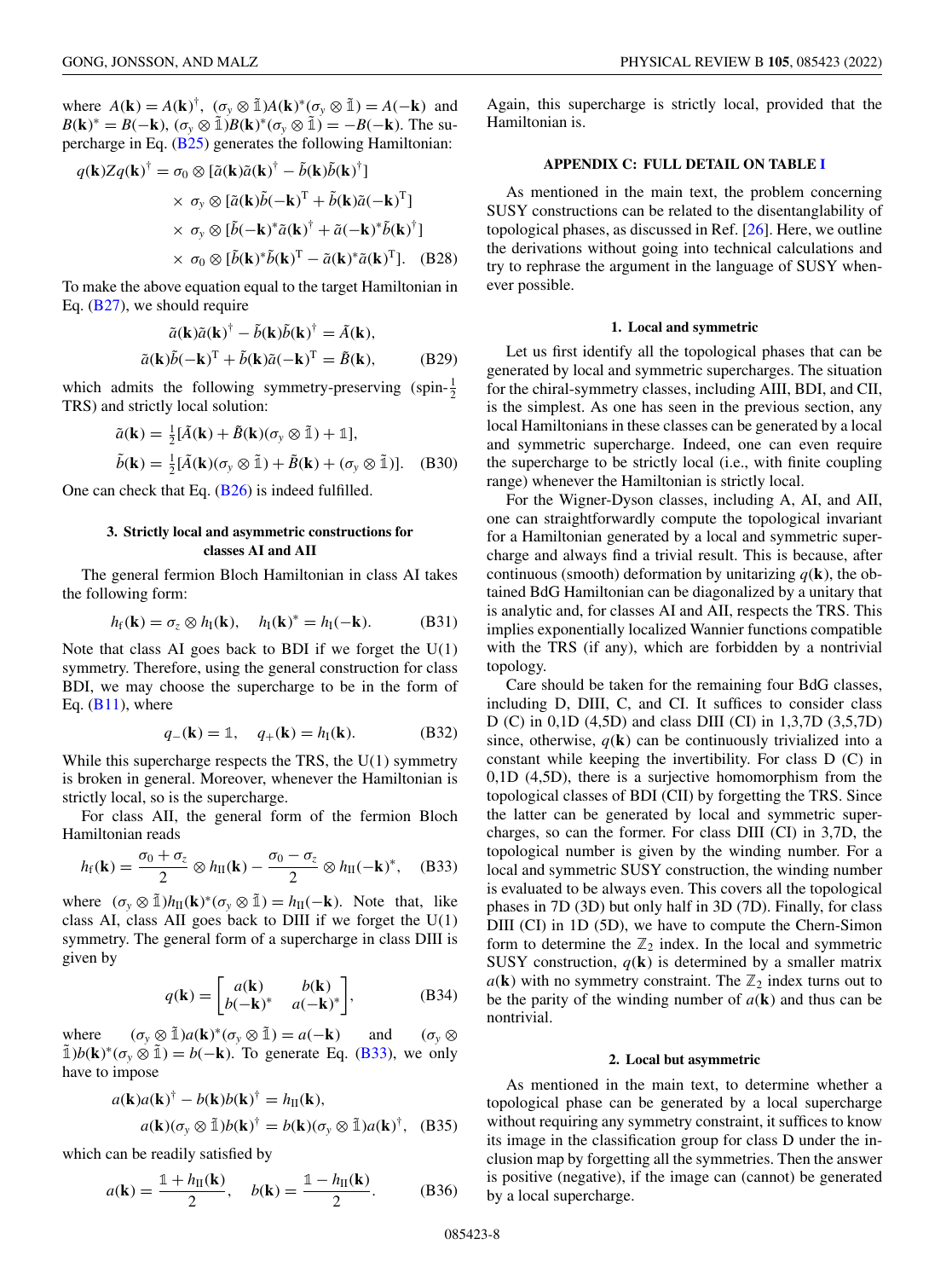<span id="page-8-0"></span>Let us first consider the Wigner-Dyson classes. For classes AI and AII in  $d = 1, 2, ..., 7D$ , we can check that the image is always trivial, either from the triviality of the classification group for class D or that of the homomorphism from  $\mathbb{Z}_2$  to **Z** or 2**Z** [\[39\]](#page-10-0). In 0D (more precisely, *d* ≡ 0 mod 8D), since the nontrivial  $\mathbb{Z}_2$  topological phase in class D can be generated by a local supercharge, so can all the topological phases with additional symmetries. Applying the same argument to class A, we know that SUSY constructions based on local supercharges exist in 0D and 4D. Note that, in the previous section, we have shown that all the local Hamiltonians in classes AI and AII can be generated by local supercharges by partially breaking the  $U(1)$  symmetry, which can be made strictly local whenever the Hamiltonians are.

Regarding the BdG classes, we can check that the images of class DIII in 2,3D (CI in 6,7D) are trivial due to the very same reasons mentioned above. So far, we have identified all the topological phases that can be generated by local supercharges.

#### **3. Nonlocal**

Excluding the topological phases mentioned above, we finally single out the topological phases whose parent supercharges are necessarily nonlocal. These phases appear only in  $d \equiv 2 \mod 4D$  in classes A, C, and D and are all characterized by nontrivial Chern numbers.

Before ending the section, we would like to give another (on top of the Wannier localization) physical interpretation to the absence of local parent supercharges for these chiral phases in 2D. It is well known that, in 2D, the Hall conductance at zero temperature is proportional to the Chern number and is thus nonzero if the system is in a topological phase. Suppose that the Hamiltonian can be generated by a local supercharge. We can deform the Hamiltonian into a sum of (frustration-free) commuting local terms by unitarizing  $q(\mathbf{k})$ . Such a system has been proved to necessarily exhibit a vanishing Hall conductance [\[40\]](#page-10-0), leading to a contradiction.

### **APPENDIX D: PARTICLE-NUMBER CONSERVATION FROM GAUGE TRANSFORMATION**

We prove that, given a local supercharge, it is always possible to gauge transform it to generate a U(1)-symmetric (i.e., particle-number conserving or without pairing terms) SUSY boson Hamiltonian while keeping the fermion Hamiltonian fixed and vice versa.

### **1.** U(1)-symmetric  $h<sub>b</sub>$  with fixed  $h<sub>f</sub>$

We first note that a gauge transformation in the supercharge  $q(\mathbf{k}) \rightarrow q(\mathbf{k})S(\mathbf{k})$ , where  $S(\mathbf{k})$  is a symplectic matrix satisfying

$$
S(\mathbf{k})ZS(\mathbf{k})^{\dagger} = Z, \quad XS(\mathbf{k})X = S(-\mathbf{k})^*, \tag{D1}
$$

does not change  $h_f(\mathbf{k})$ . On the other hand,  $h_b(\mathbf{k}) = q(\mathbf{k})^{\dagger} q(\mathbf{k})$ is turned into

$$
h_{\mathbf{b}}(\mathbf{k}) = S(\mathbf{k})^{\dagger} q(\mathbf{k})^{\dagger} q(\mathbf{k}) S(\mathbf{k}). \tag{D2}
$$

One can check that the spectrum of  $Zh_b(\mathbf{k})$  does not change since it undergoes a similarity transformation. To make  $h_b(\mathbf{k})$  particle-number conserving (i.e., without block-off-diagonal components), we have to impose the following constraint:

$$
[Z, h_b(\mathbf{k})] = 0. \tag{D3}
$$

Before finding  $S(\mathbf{k})$  to validate Eq.  $(D3)$ , we note that, starting from any  $S(\mathbf{k})$  satisfying Eq. (D1), there always exists a unitary  $U_S(\mathbf{k})$  and a Hermitian positive-definite matrix  $|S(\mathbf{k})|$  determined from the polar decomposition  $S(\mathbf{k}) = U_{S}(\mathbf{k}) | S(\mathbf{k})|$ , such that Eq. (D1) is also satisfied. The right equation in Eq.  $(D1)$  has been proved in Ref. [\[41\]](#page-10-0). To show the left equation, we can make use of the original relation for  $S(\mathbf{k})$  to obtain

$$
S(\mathbf{k})^{\dagger} S(\mathbf{k}) Z S(\mathbf{k})^{\dagger} = S(\mathbf{k})^{\dagger} Z
$$
  
\n
$$
\Rightarrow S(\mathbf{k})^{\dagger} S(\mathbf{k}) Z S(\mathbf{k})^{\dagger} S(\mathbf{k}) Z S(\mathbf{k})^{\dagger} S(\mathbf{k}) = S(\mathbf{k})^{\dagger} S(\mathbf{k})
$$
  
\n
$$
\Leftrightarrow Z|S(\mathbf{k})|^2 Z = |S(\mathbf{k})|^{-2}. \tag{D4}
$$

Recalling that  $|S(\mathbf{k})|$  is positive definite, the last equation above implies  $Z|S(\mathbf{k})|Z = |S(\mathbf{k})|^{-1}$  [\[42\]](#page-10-0). Substituting this relation into Eq.  $(D1)$  gives

$$
U_S(\mathbf{k})ZU_S(\mathbf{k})^{\dagger} = Z \Leftrightarrow [U_S(\mathbf{k}), Z] = 0, \quad (D5)
$$

i.e.,  $U_S(\mathbf{k})$  is a particle-number-conserving operation. This fact further implies  $S(\mathbf{k}) \to U_S(\mathbf{k})^{\dagger} S(\mathbf{k})$ , which becomes Hermitian and positive definite, also validates Eqs. (D1) and ( $D3$ ). Therefore, to construct number-conserving  $h_b(\mathbf{k})$ , it suffices to consider Hermitian positive-definite symplectic matrices.

We claim that, under the above constraint  $[Eqs. (D1)$  and (D3) and  $S(\mathbf{k}) = S(\mathbf{k})^{\dagger} > 0$ , the solution is uniquely given by

$$
S(\mathbf{k})^2 = q(\mathbf{k})^{-1} |h_f(\mathbf{k})| q(\mathbf{k})^{\dagger - 1},
$$
 (D6)

where we recall that  $h_f(\mathbf{k}) = q(\mathbf{k})Zq(\mathbf{k})^{\dagger}$ . To confirm the symplecticity:

$$
S(\mathbf{k})ZS(\mathbf{k}) = Z,\tag{D7}
$$

it suffices to show  $S(\mathbf{k})^2 Z S(\mathbf{k})^2 = Z$ , which is equivalent to

$$
|h_f(\mathbf{k})|h_f(\mathbf{k})^{-1}|h_f(\mathbf{k})| = h_f(\mathbf{k}).
$$
 (D8)

This is indeed true since  $h_f(\mathbf{k})$  is a positive-definite Hermitian matrix. To confirm Eq. (D3), which explicitly reads

$$
S(\mathbf{k})|q(\mathbf{k})|^2 S(\mathbf{k}) = ZS(\mathbf{k})|q(\mathbf{k})|^2 S(\mathbf{k})Z,
$$
 (D9)

it suffices to show

$$
S(\mathbf{k})^2 |q(\mathbf{k})|^2 S(\mathbf{k})^2 = S(\mathbf{k}) Z S(\mathbf{k}) |q(\mathbf{k})|^2 S(\mathbf{k}) Z S(\mathbf{k})
$$
  
=  $Z |q(\mathbf{k})|^2 Z$ , (D10)

where we have used the symplecticity in Eq.  $(D7)$  of  $S(\mathbf{k})$ . This identity indeed holds true:

$$
q(\mathbf{k})^{-1} |h_f(\mathbf{k})|^2 q(\mathbf{k})^{\dagger-1} = q(\mathbf{k})^{-1} [q(\mathbf{k}) Z q(\mathbf{k})^{\dagger}]^2 q(\mathbf{k})^{\dagger-1}
$$
  
=  $Z |q(\mathbf{k})|^2 Z.$  (D11)

Finally, to see the uniqueness of *S*(**k**), we only have to rewrite Eq. (D10) into

$$
[q(\mathbf{k})S(\mathbf{k})^2q(\mathbf{k})^{\dagger}]^2 = h_f(\mathbf{k})^2.
$$
 (D12)

Noting that both  $q(\mathbf{k})S(\mathbf{k})^2q(\mathbf{k})^{\dagger}$  and  $|h_f(\mathbf{k})|$  are positive definite, the only solution should be Eq.  $(D6)$  [\[42\]](#page-10-0).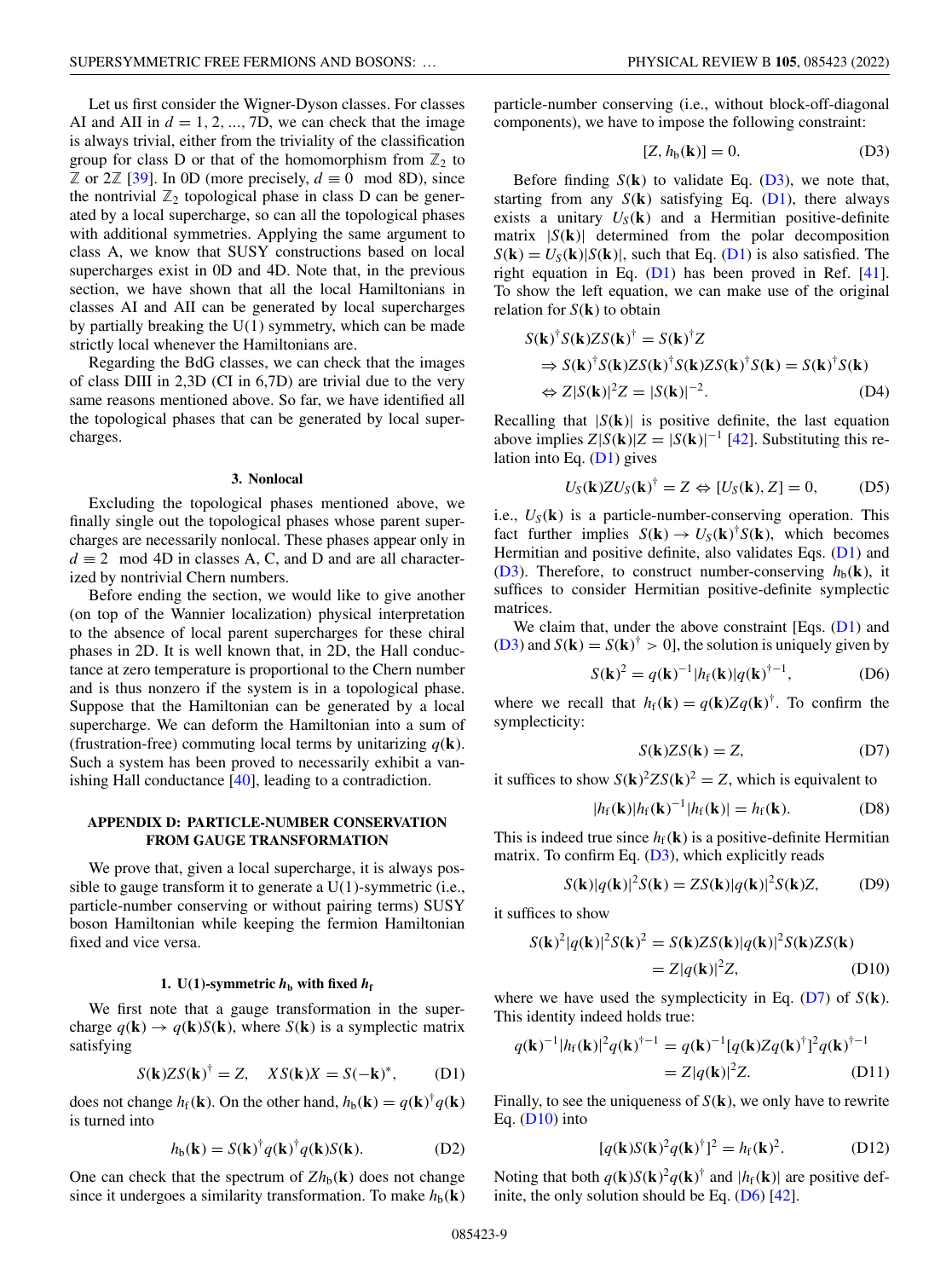<span id="page-9-0"></span>As a simple exercise, let us consider a two-band fermion system in class BDI and choose the original supercharge to be given by Eqs. [\(B11\)](#page-6-0) and [\(B15\)](#page-6-0) with  $h_{y,z}(\mathbf{k}) \in \mathbb{R}$ . After some straightforward calculations, one can obtain the gauge transformed supercharge  $q(\mathbf{k})S(\mathbf{k})$  to be

$$
\frac{\sqrt{\epsilon_{\mathbf{k}}}}{2}(\sigma_0 + \sigma_x) + \frac{h_z(\mathbf{k}) - ih_y(\mathbf{k})}{2\sqrt{\epsilon_{\mathbf{k}}}}(\sigma_0 - \sigma_x), \quad (D13)
$$

where  $\epsilon_{\mathbf{k}} = \sqrt{h_y(\mathbf{k})^2 + h_z(\mathbf{k})^2}$ . Note that the supercharge for the Kitaev chain in the main text follows this construction.

### 2. U(1)-symmetric  $h_f$  with fixed  $h_b$

We finally turn to the converse. For a fixed  $h_b(\mathbf{k})$ , we have a gauge transformation  $q(\mathbf{k}) \rightarrow W(\mathbf{k})q(\mathbf{k})$ , where  $W(\mathbf{k})$  is a unitary matrix satisfying

$$
XW(\mathbf{k})^*X = W(-\mathbf{k}).\tag{D14}
$$

To make the transformed fermion Hamiltonian particlenumber conserving, i.e.,

$$
[Z, W(\mathbf{k})h_f(\mathbf{k})W(\mathbf{k})^{\dagger}] = 0 \Leftrightarrow [W(\mathbf{k})^{\dagger}ZW(\mathbf{k}), h_f(\mathbf{k})] = 0,
$$
\n(D15)

- [1] K. Hori, S. Katz, A. Klemm, R. Pandharipande, R. Thomas, C. Vafa, R. Vakil, and E. Zaslow, *Mirror Symmetry* (American Mathematical Society, Cambridge, MA, 2003) p. 929.
- [2] [H. Nicolai, Supersymmetry and spin systems,](https://doi.org/10.1088/0305-4470/9/9/010) J. Phys. A. Math. Gen. **9**, 1497 (1976).
- [3] [E. Witten, Dynamical breaking of supersymmetry,](https://doi.org/10.1016/0550-3213(81)90006-7) Nucl. Phys. B **188**, 513 (1981).
- [4] D. Friedan, Z. Qiu, and S. Shenker, Conformal Invariance, [Unitarity, and Critical Exponents in Two Dimensions,](https://doi.org/10.1103/PhysRevLett.52.1575) Phys. Rev. Lett. **52**, 1575 (1984).
- [5] J. Behrends and B. Béri, Supersymmetry in the Standard [Sachdev-Ye-Kitaev Model,](https://doi.org/10.1103/PhysRevLett.124.236804) Phys. Rev. Lett. **124**, 236804 (2020).
- [6] K. Efetov, *Supersymmetry in Disorder and Chaos* (Cambridge University Press, Cambridge, 1996).
- [7] G. Junker, *Supersymmetric Methods in Quantum and Statistical Physics* (Springer Berlin Heidelberg, Berlin, Heidelberg, 1996).
- [8] M. Z. Hasan and C. L. Kane, Colloquium: Topological insulators, [Rev. Mod. Phys.](https://doi.org/10.1103/RevModPhys.82.3045) **82**, 3045 (2010).
- [9] X.-L. Qi and S.-C. Zhang, Topological insulators and superconductors, [Rev. Mod. Phys.](https://doi.org/10.1103/RevModPhys.83.1057) **83**, 1057 (2011).
- [10] C.-K. Chiu, J. C. Y. Teo, A. P. Schnyder, and S. Ryu, Classifica[tion of topological quantum matter with symmetries,](https://doi.org/10.1103/RevModPhys.88.035005) Rev. Mod. Phys. **88**, 035005 (2016).
- [11] A. P. Schnyder, S. Ryu, A. Furusaki, and A. W. W. Ludwig, Classification of topological insulators and superconductors in three spatial dimensions, Phys. Rev. B **78**[, 195125 \(2008\).](https://doi.org/10.1103/PhysRevB.78.195125)
- [12] S. Ryu, A. P. Schnyder, A. Furusaki, and A. W. W. Ludwig, Topological insulators and superconductors: Tenfold [way and dimensional hierarchy,](https://doi.org/10.1088/1367-2630/12/6/065010) New J. Phys. **12**, 065010 (2010).
- [13] A. Kitaev, Periodic table for topological insulators and superconductors, [AIP Conf. Proc.](https://doi.org/10.1063/1.3149495) **1134**, 22 (2009).

we can choose the involutory unitary  $W(\mathbf{k})^{\dagger} Z W(\mathbf{k})$  to be the flattened Hamiltonian (before transformation):

$$
W(\mathbf{k})^{\dagger}ZW(\mathbf{k})=|h_{\mathrm{f}}(\mathbf{k})|^{-1}h_{\mathrm{f}}(\mathbf{k}).
$$
 (D16)

We claim that a possible solution is given by

$$
W(\mathbf{k}) = [q(\mathbf{k})^{-1} |h_{\rm f}(\mathbf{k})|q(\mathbf{k})^{\dagger-1}]^{1/2} q(\mathbf{k})^{\dagger} |h_{\rm f}(\mathbf{k})|^{-1/2}.
$$
 (D17)

First, let us check the unitarity:

$$
W(\mathbf{k})W(\mathbf{k})^{\dagger} = [q(\mathbf{k})^{-1} |h_f(\mathbf{k})|q(\mathbf{k})^{\dagger-1}]^{1/2}
$$
  
\n
$$
\times q(\mathbf{k})^{\dagger} |h_f(\mathbf{k})|^{-1} q(\mathbf{k})
$$
  
\n
$$
\times [q(\mathbf{k})^{-1} |h_f(\mathbf{k})|q(\mathbf{k})^{\dagger-1}]^{1/2}
$$
  
\n
$$
= \mathbb{1}. \qquad (D18)
$$

We then check Eq.  $(D16)$ , which turns out to be equivalent to

$$
[q(\mathbf{k})^{-1}|h_{\mathrm{f}}(\mathbf{k})|q(\mathbf{k})^{\dagger-1}]^{1/2}Z[q(\mathbf{k})^{-1}|h_{\mathrm{f}}(\mathbf{k})|q(\mathbf{k})^{\dagger-1}]^{1/2} = Z.
$$
\n(D19)

Since  $q(\mathbf{k})^{-1} |h_f(\mathbf{k})| q(\mathbf{k})^{\dagger-1}$  is positive definite, it suffices to show

$$
q(\mathbf{k})^{-1} |h_{\mathbf{f}}(\mathbf{k})| q(\mathbf{k})^{\dagger - 1} Z q(\mathbf{k})^{-1} |h_{\mathbf{f}}(\mathbf{k})| q(\mathbf{k})^{\dagger - 1} = Z, \quad (D20)
$$

which is nothing but  $|h_f(\mathbf{k})| h_f(\mathbf{k})^{-1} |h_f(\mathbf{k})| = h_f(\mathbf{k})$  and thus indeed holds true.

- [14] J. C. Y. Teo and C. L. Kane, Topological defects and gapless [modes in insulators and superconductors,](https://doi.org/10.1103/PhysRevB.82.115120) Phys. Rev. B **82**, 115120 (2010).
- [15] A. Altland and M. R. Zirnbauer, Nonstandard symmetry classes [in mesoscopic normal-superconducting hybrid structures,](https://doi.org/10.1103/PhysRevB.55.1142) Phys. Rev. B **55**, 1142 (1997).
- [16] R. Shindou, R. Matsumoto, S. Murakami, and J.-i. Ohe, Topo[logical chiral magnonic edge mode in a magnonic crystal,](https://doi.org/10.1103/PhysRevB.87.174427) Phys. Rev. B **87**, 174427 (2013).
- [17] F. Lu and Y.-M. Lu, Magnon band topology in spin-orbital coupled magnets: Classification and application to  $\alpha$ -RuCl<sub>3</sub>, [arXiv:1807.05232.](http://arxiv.org/abs/arXiv:1807.05232)
- [18] K. Roychowdhury and M. J. Lawler, Classification of magnetic [frustration and metamaterials from topology,](https://doi.org/10.1103/PhysRevB.98.094432) Phys. Rev. B **98**, 094432 (2018).
- [19] J. Attig, K. Roychowdhury, M. J. Lawler, and S. Trebst, Topo[logical mechanics from supersymmetry,](https://doi.org/10.1103/PhysRevResearch.1.032047) Phys. Rev. Research **1**, 032047(R) (2019).
- [20] Q.-R. Xu, V. P. Flynn, A. Alase, E. Cobanera, L. Viola, and G. Ortiz, Squaring the fermion: The threefold way and the fate of zero modes, Phys. Rev. B **102**[, 125127 \(2020\).](https://doi.org/10.1103/PhysRevB.102.125127)
- [21] L. Fidkowski, Entanglement Spectrum of Topological Insulators and Superconductors, Phys. Rev. Lett. **104**[, 130502 \(2010\).](https://doi.org/10.1103/PhysRevLett.104.130502)
- [22] R. H. Jonsson, L. Hackl, and K. Roychowdhury, Entanglement [dualities in supersymmetry,](https://doi.org/10.1103/PhysRevResearch.3.023213) Phys. Rev. Research **3**, 023213 (2021).
- [23] More precisely speaking, the supercharge does not respect all the symmetries of the Hamiltonian.
- [24] [Y. Ashida, Z. Gong, and M. Ueda, Non-Hermitian physics,](https://doi.org/10.1080/00018732.2021.1876991) Adv. Phys. **69**, 249 (2021).
- [25] In the present scenario, this includes the multiplicity of potential zero eigenvalues because we assume equal-dimensional phase spaces for fermions and bosons.